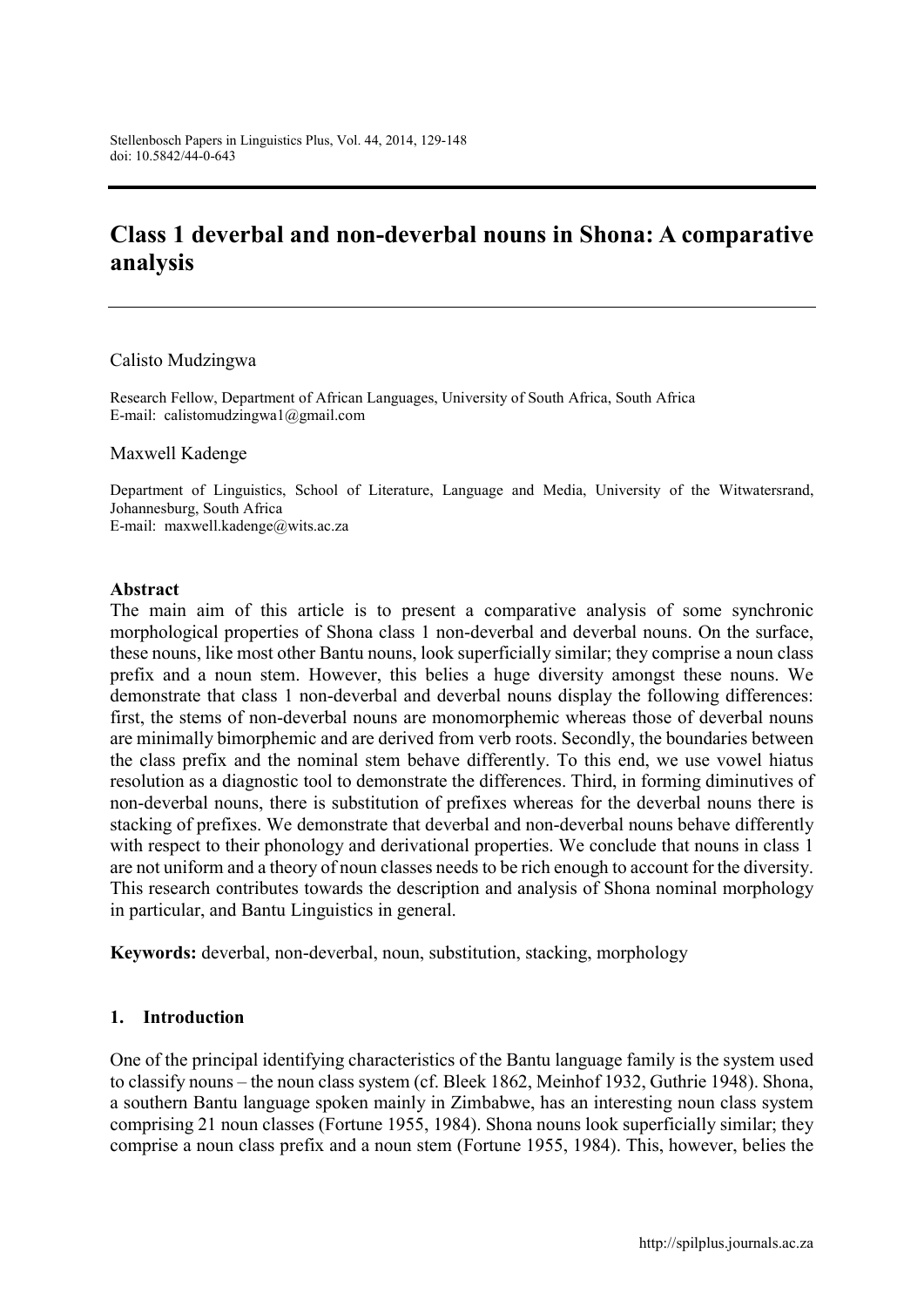huge diversity in structure, behaviour and distribution amongst the nouns. As an illustration, Shona nouns that fall into class 1 have the following morphological structure (cf. Fortune 1955, 1984; Mkanganwi 1995):

(1) noun class prefix  $+$  noun stem

Fortune (1955) goes further and observes that Shona nouns in class 1 share the following semantic and syntactic properties:

- are [normal] specimens of persons of various kinds and conditions;
- are members of tribes and peoples, and
- are either agents or patients of verbal action.

The few morphological and semantic similarities shared by nouns in class 1 mask the significant morphological and morphophonological differences between the non-deverbal and deverbal nouns that fall into this class. As an illustration, all non-deverbal nouns from class 1 can fall into class 5 (the augmentative class) to denote size. The initial consonant of the stem is voiced, as shown in examples (2) through (4). The diacritic  $\lceil \cdot \rceil$  is used to capture breathy voicing.

|     | <b>Class 1</b>                       | Class 5                                 |
|-----|--------------------------------------|-----------------------------------------|
| (2) | mu-komana<br>$CL1.SG-boy$<br>'boy'   | gomana<br>CL5.SG-boy<br>'big boy'       |
| (3) | mu-sikana<br>$CL.SG$ -girl<br>'girl' | dzikana<br>$CL5.SG$ -girl<br>'big girl' |
| (4) | mu-kono<br>CL1.sG-male<br>'male'     | gono<br>CL5.SG-male<br>'big male'       |

In contrast, deverbal nouns in class 1 fail to undergo a similar process; they cannot fall into class 5 to denote size. Instead, they fall into class 21 where they retain the class 1 prefix, resulting in the stacking of class prefixes. This is illustrated in examples (5) through (7):

|     | <b>Class 1</b>                                    | Class 5               | <b>Class 21</b>                                    |
|-----|---------------------------------------------------|-----------------------|----------------------------------------------------|
| (5) | mu-cheri<br>C <sub>L</sub> 1-drinker<br>'drinker' | $*$ ieri <sup>1</sup> | zi-mu-cheri<br>CL21-CL1-drinker<br>'heavy drinker' |
| (6) | mu-tadzi<br>C <sub>L</sub> 1-sinner<br>'sinner'   | *dadzi                | zi-mu-tadzi<br>CL21-CL1-sinner<br>'sinful person'  |

<sup>&</sup>lt;sup>1</sup> Here [j] represents the breathy voiced palatal affricate.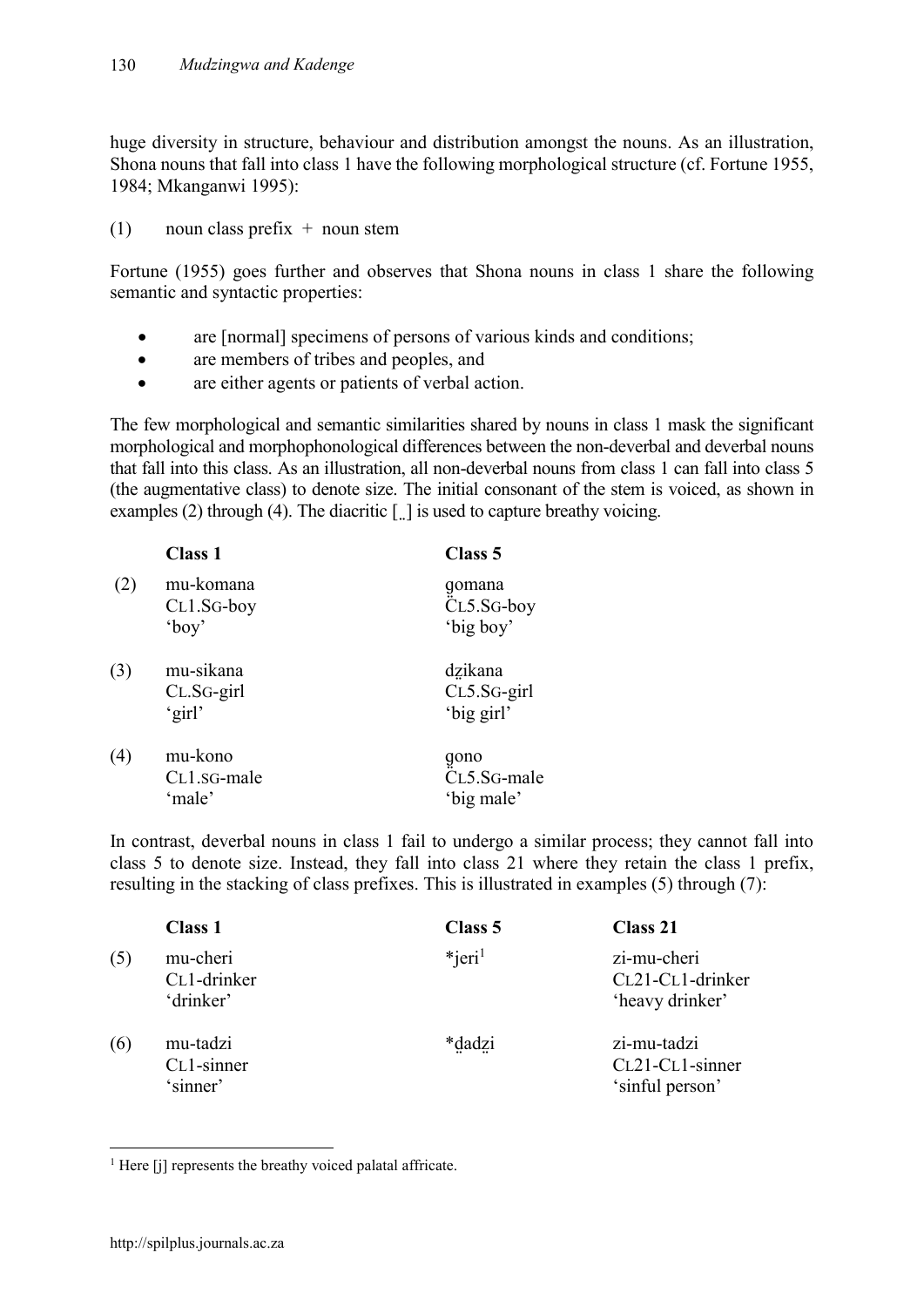| (7) | mu-te <sup>n</sup> di     | *de <sup>n</sup> di | zi-mu-te <sup>n</sup> di |
|-----|---------------------------|---------------------|--------------------------|
|     | C <sub>L</sub> 1-believer |                     | CL21-CL1-believer        |
|     | 'believer'                |                     | 'huge believer'          |

For the deverbal nouns that fall into class 1, their morphological behaviour and distribution is radically different from the non-deverbal nouns that fall into this class. If we compare the structure, behaviour and distribution of the deverbal nouns vis-à-vis non-deverbal nouns ("inherent nouns") of class 1, there are significant differences. We demonstrate these differences by examining plural formation, diminutives and augmentatives. Furthermore, there is evidence that stems of deverbal nouns are not as "nouny" as stems of non-deverbal nouns. Following Mudzingwa (2010) and Mudzingwa and Kadenge (2011), we use hiatus resolution strategies as a diagnostic tool to establish the differences between the boundaries of deverbal and non-deverbal nouns that fall in class 1. Mindful of such observations, this article compares the morphological and morphophonological properties of non-deverbal and deverbal nouns of class 1, in an attempt to obtain a deeper understanding of the Shona nominal system in particular, and Bantu languages in general.

#### **2. Brief overview of the morphology of the Shona noun system**

In this section, we briefly discuss the morphology of the Shona noun class system as background to the analysis. Shona has a relatively more elaborate noun class system compared to other Bantu languages. It has 21 noun classes (see, for example, Fortune 1955, 1984; Mkanganwi 1995; Mudzingwa 2010).

### **2.1 The noun class prefix**

Shona, like other Bantu languages, has class prefixes determined by the class to which a particular noun belongs (Bleek 1862, Meinhof 1932, Guthrie 1948). Noun class prefixes come in three prosodic shapes, namely CV, V and /Ø/ (zero prefix). The typical prosodic shape of noun class prefixes in Shona comprises a consonant and a vowel (CV). Likewise, Hyman (2005:17) observes that CV is the canonical prosodic shape for Bantu noun class prefixes. In Shona, all noun class prefixes that have phonological content are CV, except for class 14 which is a V.

All the noun class prefixes encode gender, number and semantic information. The prefixes of classes 1a and 5 are listed as /Ø/ (zero prefix). Fortune (1955, 1984) lists the prefix in classes 9 and 10 as /N-/, a non-syllabic nasal consonant. This, however, is not true of synchronic Shona morphology. We consider the prefixes of classes 9 and 10 as /Ø/ for two reasons: first, these noun class prefixes lack phonological content just like those of classes 1a and 5. Second, and perhaps more important, some of the nouns in classes 9 and 10, such as *shumba* 'lion' and *shinda* 'wool', do not even begin with a non-syllabic nasal /N-/ but are in this class on the basis of concordial agreement. The non-syllabic nasal, which is a class prefix in other Bantu languages, may have been active in diachronic Shona. Consequently, the members of classes 1a, 5, 9 and 10 are marked by the significant absence of an overt prefix. In spite of the absence of a non-syllabic prefix, the zero morpheme /Ø/ fulfils the same classifying function syntactically as the presence of an overt prefix.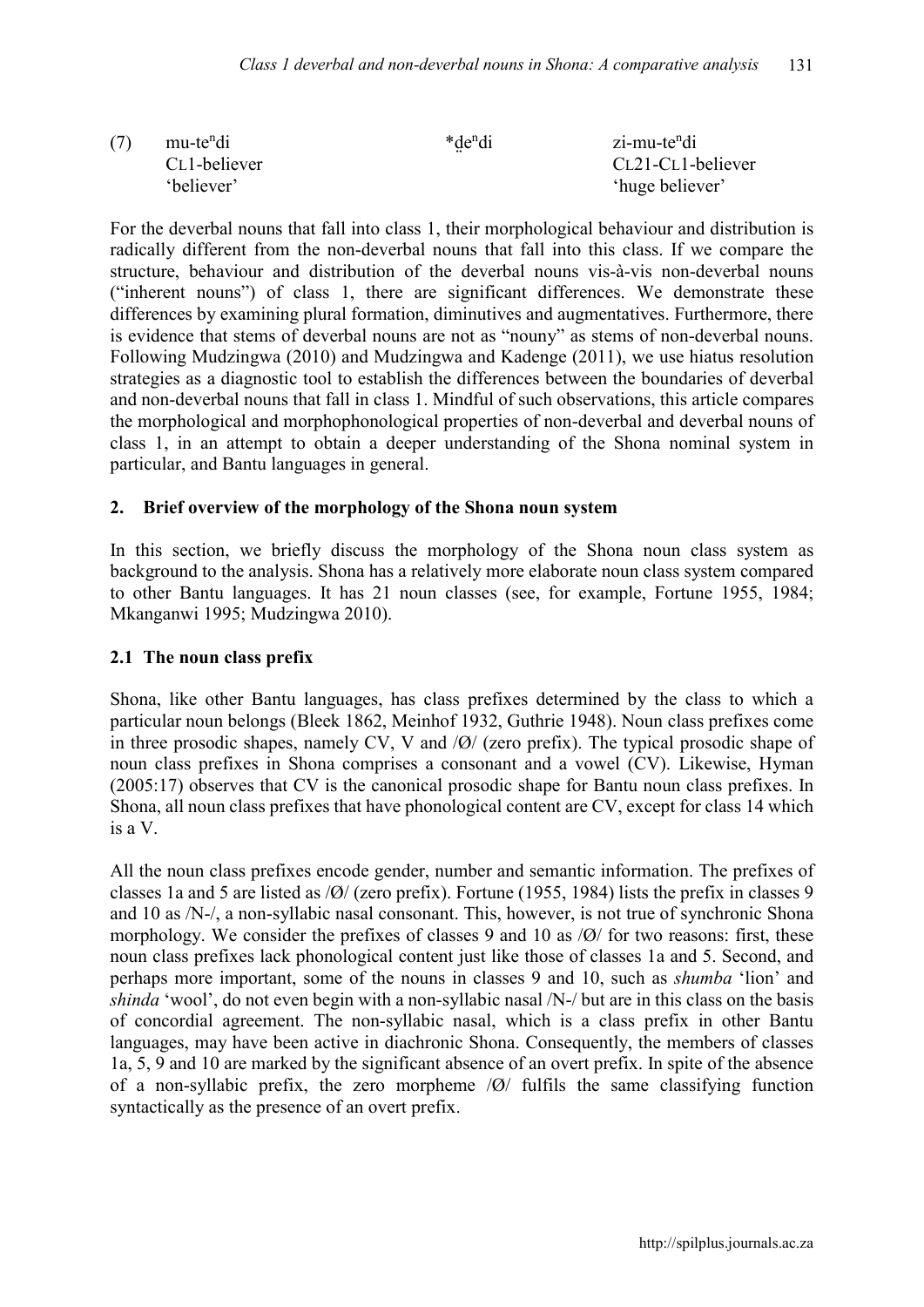The noun class prefixes are numbered according to Meinhof's system of enumeration in Ur-Bantu (Fortune 1955:53) as demonstrated below.

| <b>Class</b>       | <b>Noun Prefix (NP)</b> | <b>Example</b> | <b>Gloss</b>   |
|--------------------|-------------------------|----------------|----------------|
| Class 1SG          | mù-                     | mù-kómáná      | $'$ boy'       |
| Class 1a SG        | Ø-                      | Ø-bàbá         | 'father'       |
| Class 2PL          | vá-                     | vá-kómáná      | 'boys'         |
| Class 3 SG         | mù-                     | mù-sáná        | 'back'         |
| Class 4PL          | mì-                     | mì-sáná        | 'backs'        |
| Class 5SG          | Ø-                      | Ø-bàdzá        | 'hoe'          |
| Class 6PL          | mà-                     | mà-pàdzá       | 'hoes'         |
| Class 7SG.DIMIN    | $\int$                  | $t\hat{1}$ -só | 'razor'        |
| Class 8PL.DIMIN    | zì-                     | zi-só          | 'razors'       |
| Class 9SG          | Ø-                      | Ø-nóká         | 'snake'        |
| Class 10 PL        | Ø-                      | Ø-nóká         | 'snakes'       |
| Class 11 SG. DIMIN | rù-                     | rù-kómáná      | 'sickly boy'   |
| Class 12 SG.DIMIN  | kà-                     | kà-mù-sáná     | 'small back'   |
| Class 13 PL.DIMIN  | tù-                     | tù-kómáná      | 'small boys'   |
| Class 14           | ù-                      | ù-ti           | 'honey'        |
| Class 15           | kù-                     | kù-tárá        | 'to underline' |
| Class 16 Loc       | pù-                     | pà-mù-sáná     | 'on the back'  |
| Class 17 Loc       | kù-                     | kù-mù-sáná     | 'at the back'  |
| Class 18 Loc       | mù-                     | mù-mù-sáná     | 'in the back'  |
| Class 19 DIMIN     | şì-                     | sì-mù-kómáná   | $'$ boy'       |
| Class 21 AUG       | zì-                     | zì-mù-fá       | 'big home'     |

Shona noun class prefixes often enter into pair-wise contrasts. The most common pairing is the singular-plural contrast where class 1 pairs with class 2, 3 with 4, 5 with 6, 7 with 8, and 9 with 10. Nouns in class 14 are usually abstract nouns; when they are plural, they generally fall into class 6. Class 15 is unique as it comprises the infinitives (also called "verbal nouns"). Classes 7, 8, 11, 12, 13 and 19 are diminutives. Class 21 is augmentative. Classes 16, 17 and 18 are locatives. With the exception of the infinitives, diminutives, augmentatives and locatives, which allow for more than a single noun class (i.e. stacking of prefixes), all the other nouns are simple and conform to the constructional pattern given in (1).

# **2.2 The noun stem**

Noun stems may be primary or secondary. Secondary stems are derived from other parts of speech, such as verbs, adjectives and ideophones, while primary stems are those that show no sign of origin from another word class category. Typical Shona examples of primary stems are *-nhu* in *munhu* ('person') and -*ti* in *muti* ('tree'). In contrast, Fortune (1955:48) defines a "root" as "the irreducible element of a word, the primitive radical form without the prefix, suffix, or other inflection and not admitting analysis". If we consider that in Shona, and other Bantu languages, what is called a "stem" meets Fortune's definition of a "root", it seems more insightful to say that what are called noun stems in Bantu are in fact roots that are co-extensive with stems. This explains why Mugane (1997) refers to underived nouns as "root nouns". He tries to capture the fact that the root is co-extensive with the stem. The difference between the primary stem (or underived stem) and the derived stem is that the former is monomorphemic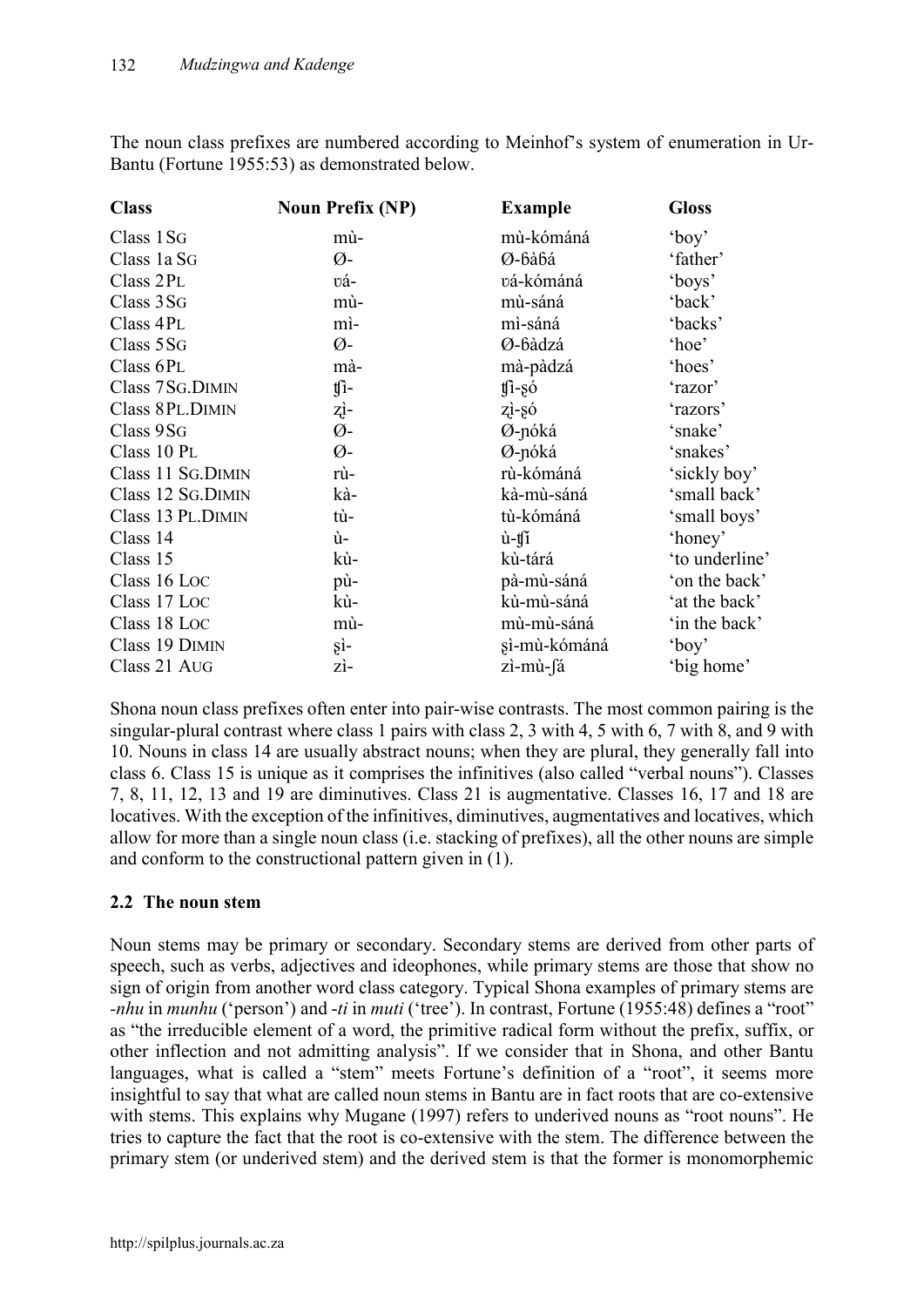whilst the latter is at least bimorphemic. Class 1 nouns have the structure in  $(1)$ , repeated here in (8) for clarity and convenience:

(8) noun class prefix  $+$  noun stem

This can be represented as a tree diagram, as shown in Figure 1.



**Figure 1.** The morphological structure of a noun

Reading Figure 1 from the top down, a noun comprises the class prefix /mù-/ and the root /kómáná/ that is co-extensive with a noun stem. Commenting on the structure of the nouns in Shona, Fortune (1955:50) says that "in general, both elements, that is, the prefix and the stem, are necessary to constitute the complete noun". The prefix is important for classificatory purposes. Nouns are divided into classes on the basis of their noun class prefixes. The following section compares the structures of non-deverbal and deverbal nouns in Shona.

#### **3. Non-deverbal and deverbal nouns: A comparison**

#### **3.1 The non-deverbal noun**

A non-deverbal noun stem is monomorphemic, as shown in examples (9) to (11) below.

| (9)  | /mù-kó <i>máná</i> /<br>$CL1.SG-boy$<br>'boy'       | [mùkómáná] |
|------|-----------------------------------------------------|------------|
| (10) | $/m\`u\text{-}s$ íkáná/<br>$CL1.SG$ -girl<br>'girl' | [mùsíkáná] |
| (11) | /mù-kádzí/<br>CL1.SG-woman<br>'woman'               | [mùkádzí]  |

The non-deverbal noun comprises a monomorphemic noun stem and a class prefix. Strictly speaking, the non-deverbal noun is made up of a noun root, which is co-extensive with a noun stem, to which a noun class prefix is attached. Figure 2 demonstrates a root which is coextensive with a stem.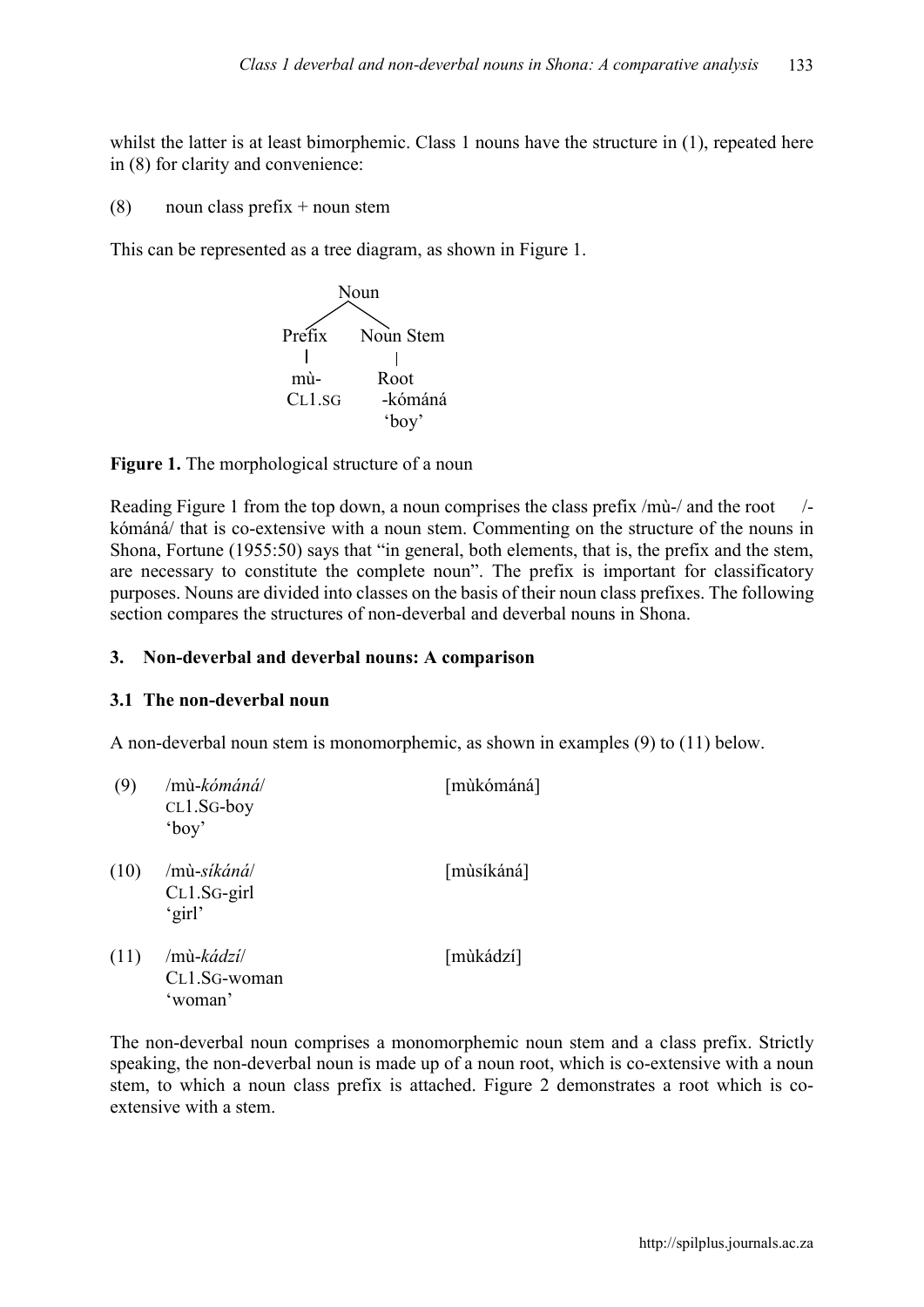

**Figure 2.** Non-deverbal noun root = noun stem

A noun class prefix is attached to the above stem to form a noun, as illustrated in Figure 3.



**Figure 3.** A non-deverbal noun

As seen in Figure 3, underived or non-deverbal nouns have a very simple structure – they are made up of a noun class prefix /mù-/ and a monomorphemic stem /-kómáná/. As will be illustrated in the next section, deverbal nouns have a more complex structure in that the deverbal noun stem is at least bimorphemic.

# **3.2 Deverbal nouns**

This section examines the morphology of deverbal nouns, beginning with the structure of the verb stem which forms the core of nouns of this type. This will aid in providing a deeper understanding of deverbal noun stems and will help us to understand the structural differences between deverbal nouns and non-deverbal nouns, particularly with regard to the stem.

# **3.2.1 The verb structure**

We adopt the canonical morphosyntactic structure of the Bantu verb proposed by scholars such as Keach (1986), Mutaka and Hyman (1990), Myers (1990), Hyman (1993, 2005), Downing (1998, 2006) and Ngunga (2000), amongst others. This structure consists of the following morphosyntactic constituents:

- $\bullet$  Derivational Stem<sup>2</sup> (DStem);
- Inflected Verb Stem (IVStem);
- MacroStem, and
- PreStem or Inflectional Stem

<sup>&</sup>lt;sup>2</sup> We make no distinctions between the Minimal Stem and the Extended Derived Stems since such distinctions are not crucial in this article (see, for example, Downing 1998, 2005 and Ngunga 2000 for a detailed discussion).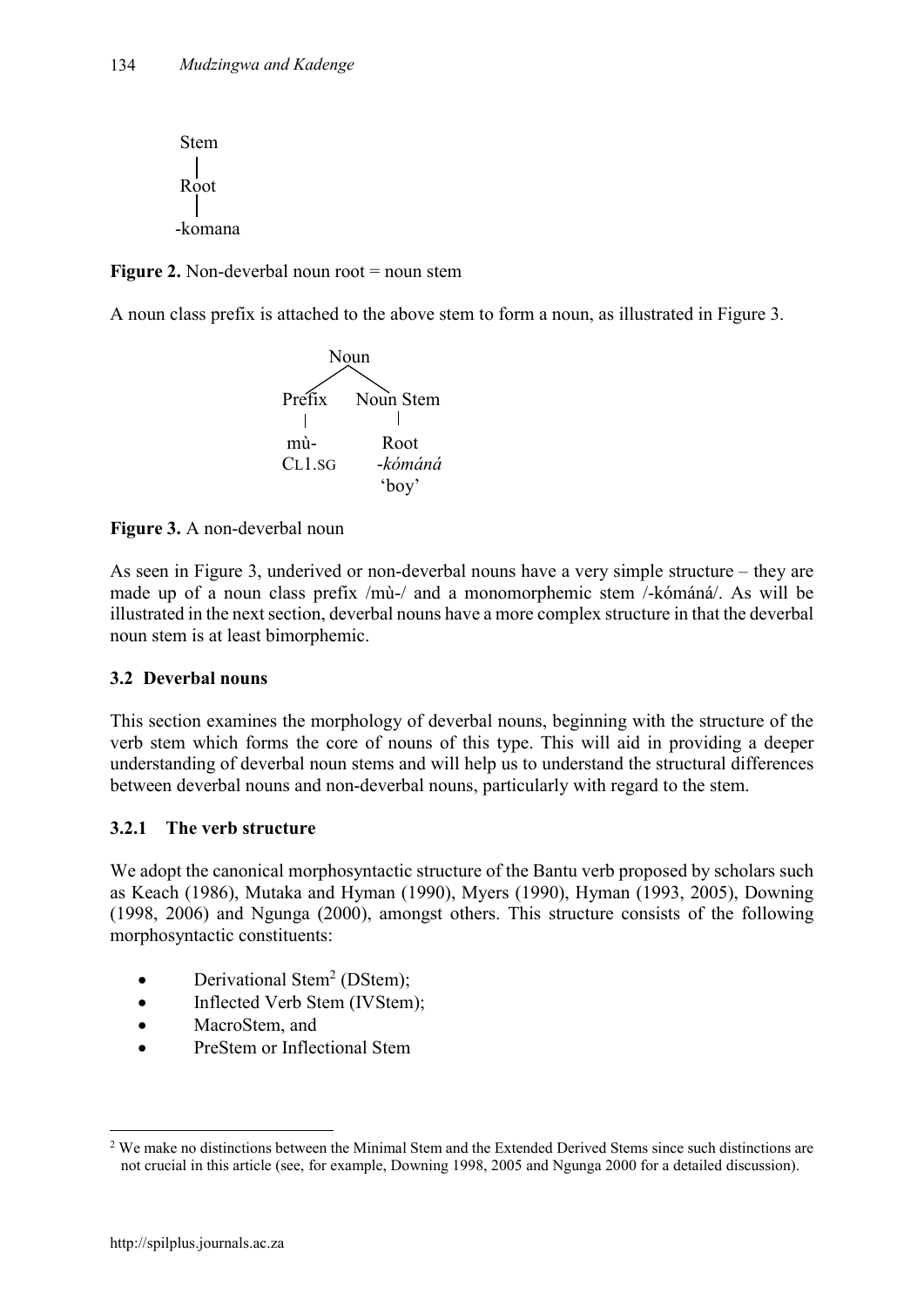

**Figure 4.** The morphology of the Bantu verb structure

Scholars of Bantu languages, such as Meeussen (1967), Keach (1986), Myers (1990), Hyman (1993), and Downing (1998, 2005, 2006), amongst others, have provided both phonological and morphological evidence for the various constituents of the verb illustrated in Figure 4 above. For the purposes of this article, we will briefly discuss the DStem and the IVStem.

# **3.2.1.1 Verb Root**

The VRoot has three distinct properties. Firstly, it is syllabically incomplete and always ends in a consonant (C-final). Secondly, it takes the form of a bound morpheme which accepts morphemes before and after it. Finally, the VRoot is monotonic, i.e. it carries a single tone (either high  $(H)$  or low  $(L)$ ).

Shona VRoots have the following prosodic shapes:

| <b>Example</b>           | <b>Gloss</b> |
|--------------------------|--------------|
| $/p -/$                  | 'give'       |
| $/6n$ - $/$              | 'see'        |
| /gár-/                   | 'sit'        |
| $/$ tópór- $/$           | 'bribe'      |
| /tónó <sup>n</sup> gór-/ | 'unshell'    |
|                          |              |

# **3.2.1.2 Derivational Stem**

The DStem also has three distinguishing features. As with the VRoot properties, the DStem is monotonic as well as C-final. Its final feature is that it is a domain for vowel harmony.

The structure of the DStem is illustrated in Figure 5 (cf. Myers 1990, Downing  $2000$ <sup>3</sup>.

 <sup>3</sup> Myers (1990) and Downing (2000) argue that the VRoot is the Minimal Stem, and the VRoot plus the extensional suffixes comprise the Extended Derived Stem.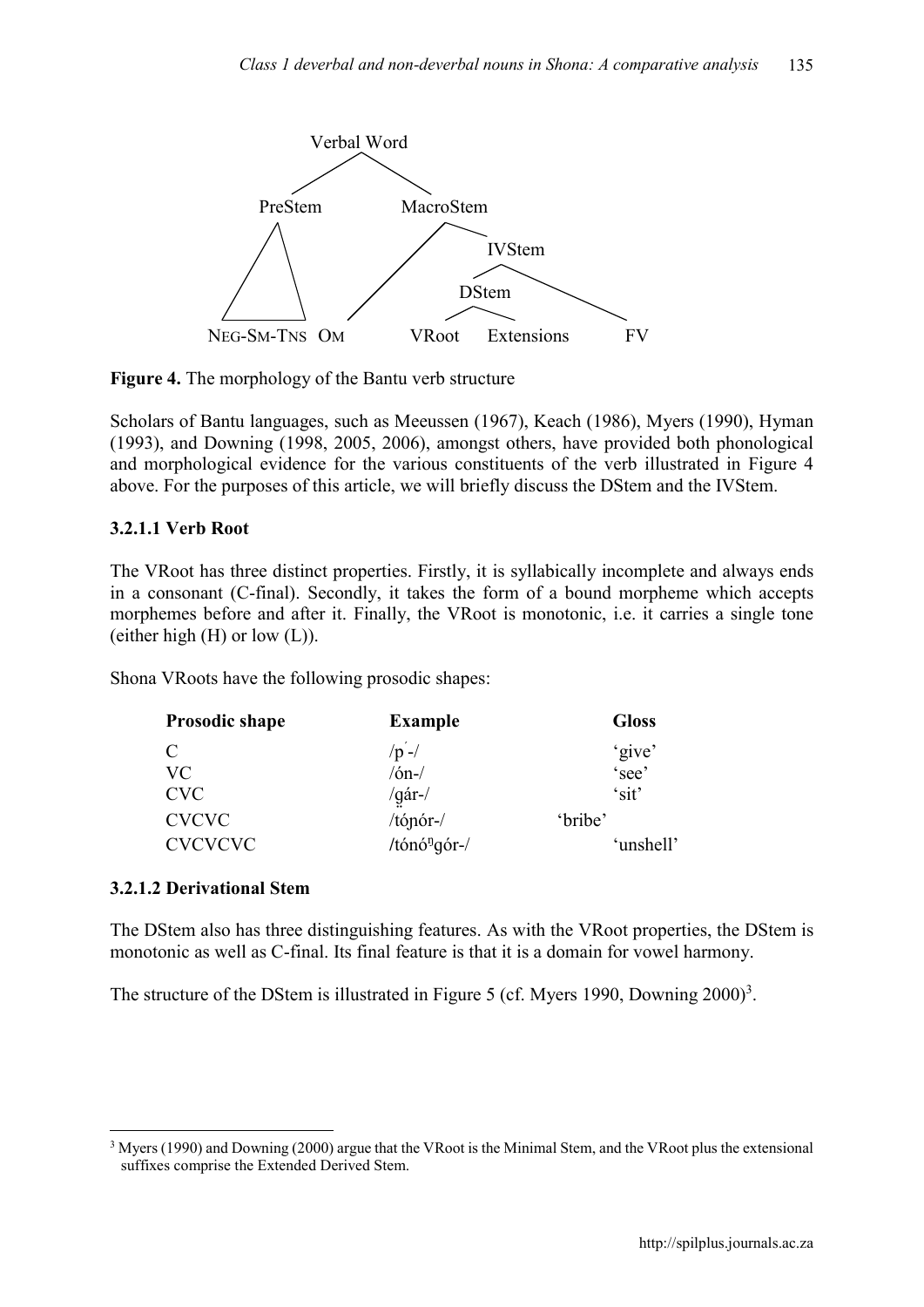

**Figure 5.** Derivational Stem

Reading Figure 5 from top to bottom, the DStem comprises a VRoot and verb extensions. The verbal extensional suffixes come immediately after the VRoot. Furthermore, these suffixes do not have an inherent tone and always assume the tone pattern of the VRoot. The Shona verbal extensions have different prosodic shapes, namely VC, C and VCVC.

| <b>Extension</b> | <b>Prosodic shape</b> |                             | <b>Example</b> | <b>Gloss</b>         |
|------------------|-----------------------|-----------------------------|----------------|----------------------|
| intensive        | VC                    | $\frac{-is}{-es}$           | bát-ís-        | 'hold tightly'       |
| potential        | <b>VC</b>             | $/$ -ik- $\neg$ ek- $/$     | bát-ík-        | 'be able to be held' |
| reciprocal       | VC                    | $/$ -an- $/$                | bát-án-        | 'hold each other'    |
| contactive       | VC                    | $/$ -at- $/$                | nàm-àt-        | 'adhere to'          |
| associative      | VC                    | $/$ -an- $/$                | gón-án-        | 'curl'               |
| applied          | VC                    | $/$ -ir- $\sim$ -er $/$     | bát-ír-        | 'hold for'           |
| causative        | VC                    | $\frac{-is}{-es}$           | rúm-ís-        | 'cause to bite'      |
| repetitive       | <b>VCVC</b>           | /-urur ~oror-/              | kàr-urùr-      | 'resow'              |
| perfective       | <b>VCVC</b>           | $/$ -irir $\sim$ -erer- $/$ | sèk-èrèr-      | 'laugh on and on'    |
| passive          | C                     | /-w-/                       | tèm-w-         | 'be stoned'          |

These extensions are productive in Shona except the contactive *-at-* which, like in most Bantu languages, has been fossilised (see Jefferies 2000). In Shona, VC is the most prevalent prosodic shape for the extensions. Likewise, Hyman (2005:17) observes that the canonical shape of the verbal extension in Bantu is VC. In fact, the VCVC verbal extensions seem to have undergone reduplication. Similar to the VRoot, the verbal extensions are C-final.

# **3.2.1.3 Inflected Verb Stem**

The IVStem comprises the DStem and the final vowel (FV), the latter also called the "Inflectional Final Suffix" (IFS; cf. Downing 2000). Figure 6 shows the correspondence relations between the IVStem and the prosodic constituent.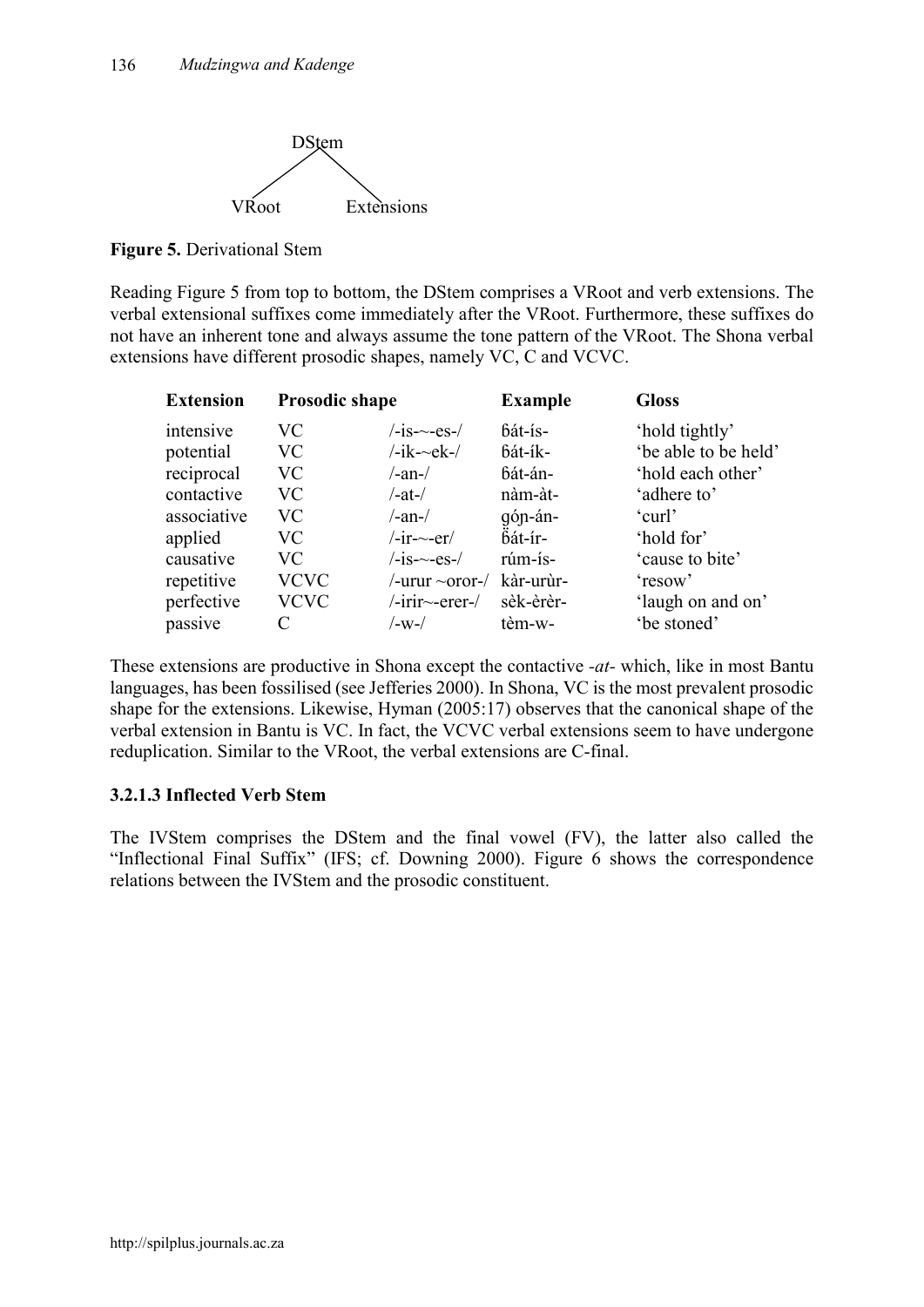

**Figure 6.** Inflected Verb Stem

As previously mentioned, the IVStem comprises the DStem (VRoot plus extensions – see Figure 5), and the FV. The IVStem corresponds to a prosodic stem which can be co-extensive with a prosodic word. The generalisations about the FV are as follows:

- when the FV is  $\alpha$ , it satisfies the prosodic constraint that all Shona syllables must be open;
- when the FV is /e/ or /i/, in addition to satisfying this prosodic constraint, it also provides morphological information, and
- the FV assumes the tone of the root.

The FV has received very little attention in previous studies of Shona morphology and morphophonology, and when it does, it is often explained away as a default FV. There is little attempt to address its status, whether it is phonological, syntactic or a combination of these. Following Mkanganwi (2002), we consider the FV to serve a dual purpose – it has phonological and morphosyntactic functions. Mkanganwi (2002:184) states:

The final vowel seems to have a dual morphological and phonological function. On the one hand, it is analyzable as a distinct morphological element quite separate from the verb […] On the other hand, it does not seem to have an evident meaning or grammatical function. Its apparently purely mechanical role seems to be purely phonological. However, it seems to perform a distinct derivational role [too!].

In its phonological role, the FV is needed so that the final consonant of the stem is properly syllabified. The DStem is C-final, yet Shona only allows open syllables (see, for example, Fortune 1955, Mkanganwi 1995, Mudzingwa 2010, Mudzingwa and Kadenge 2013). Joining the DStem and the FV provides the final consonant of the DStem with a vowel, resulting in a well-formed (CV) final syllable. In Shona, like in most other Bantu languages, the FV is the vowel /a/. Like other verbal suffixes, it does not have an inherent tone and it assumes the tone of the root to which it is attached. This means that the IVStem has a single tone pattern. In instances where the root comprises a consonant, there is a floating tone which docks onto the FV. In  $(12)$ ,  $(13)$  and  $(14)$ , there is a floating H tone and in  $(15)$ ,  $(16)$  and  $(17)$  a L tone.

 $(12)$  /p<sup>'</sup>-a/ [pá] give-FV 'give!'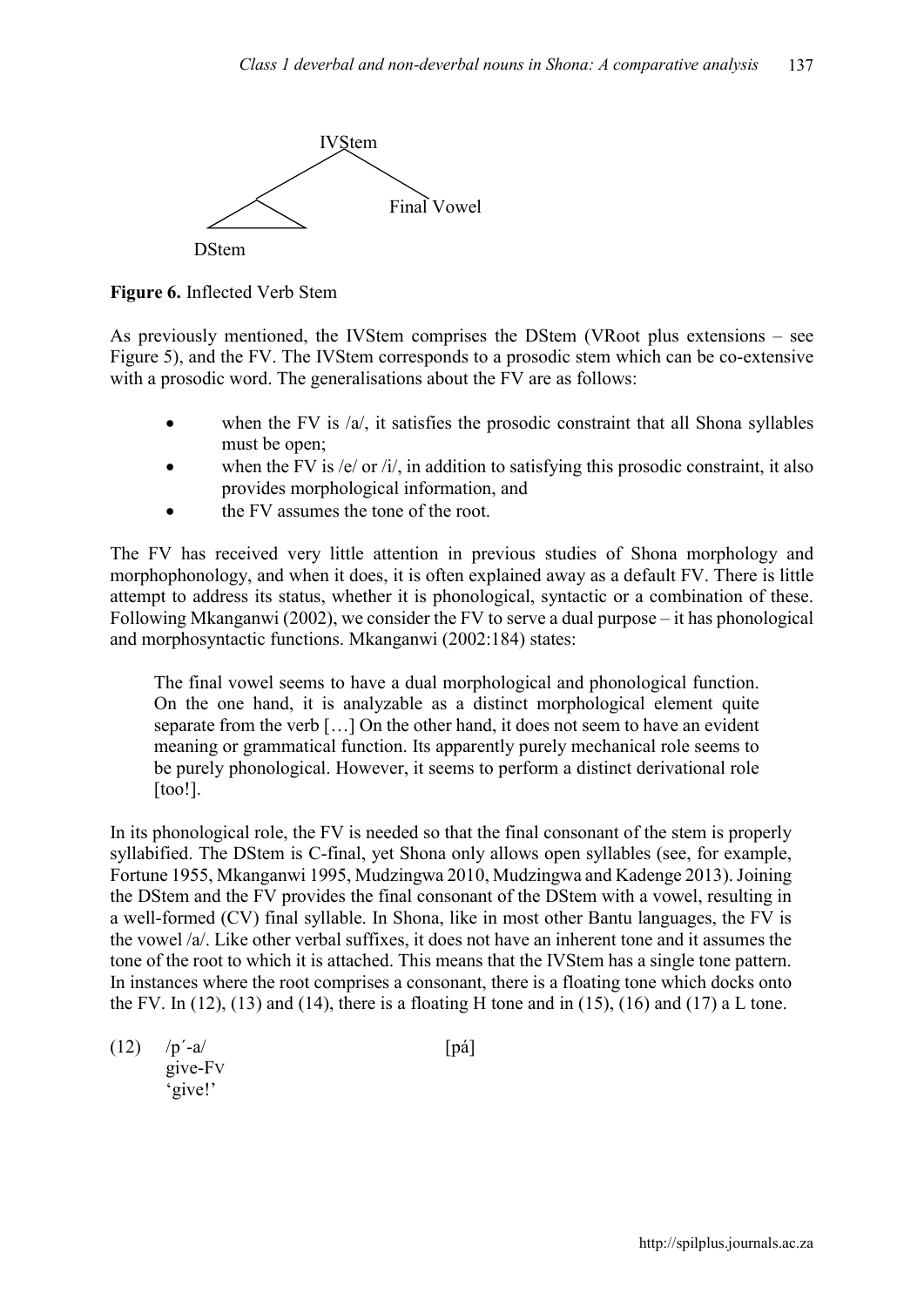|      | $(13)$ /gár-a/<br>sit-FV<br>'sit!'                             | [gárá]               |
|------|----------------------------------------------------------------|----------------------|
|      | $(14)$ /tópór-a/<br>bribe-Fv<br>'bribe!'                       | [tónórá]             |
|      | $(15)$ /g <sup>w</sup> -a/<br>fight-Fv<br>'fight!'             | $[g^{\rm w}\dot{a}]$ |
| (16) | /bùr-a/<br>remove-Fv<br>'remove (object) from fire!'           | [bùrà]               |
|      | $(17)$ /durur-a/<br>pour out-Fv<br>'pour out liquid or grain!' | [dürùrà]             |

In this context, the FV does not play any morphological or morphosyntactic role other than ensuring that the phonotactics of the language are satisfied.

In the examples in (18) and (19) below, the FV plays a dual role: it satisfies the phonotactics of the language and also plays a grammatical function. In (18), the FV marks negation and in (19) marks the subjunctive.

| (18) | /mù-kómáná fià-á-fá <sup>m</sup> b-i/<br>CL1.SG-boy NEG-3SG.SUBJ-walk-FV(NEG)<br>'the boy does not walk' | [mùkómáná fiàfiáfá <sup>m</sup> bí] |
|------|----------------------------------------------------------------------------------------------------------|-------------------------------------|
| (19) | $\sqrt{n}$ dí-tór-e fièrè/<br>1SG.SUBJ-take-FV INTERROG.<br>'should I take it?'                          | $\lceil$ <sup>n</sup> dítóré fièrè] |

# **3.2.2 Structure of deverbal nouns**

The core of a deverbal noun is the DStem (cf. Figure 6). To the right of the DStem is a nominalising FV and to the left is a noun class prefix. Example (20) includes a verb and examples (21) to (23) are the deverbal nouns derived from this verb.

 $(20)$  /té<sup>n</sup>g-à/  $g-\hat{a}$ / [té<sup>ŋ</sup>  $[t\acute{e}^{\eta}q\grave{a}]$ buy-FV 'buy!'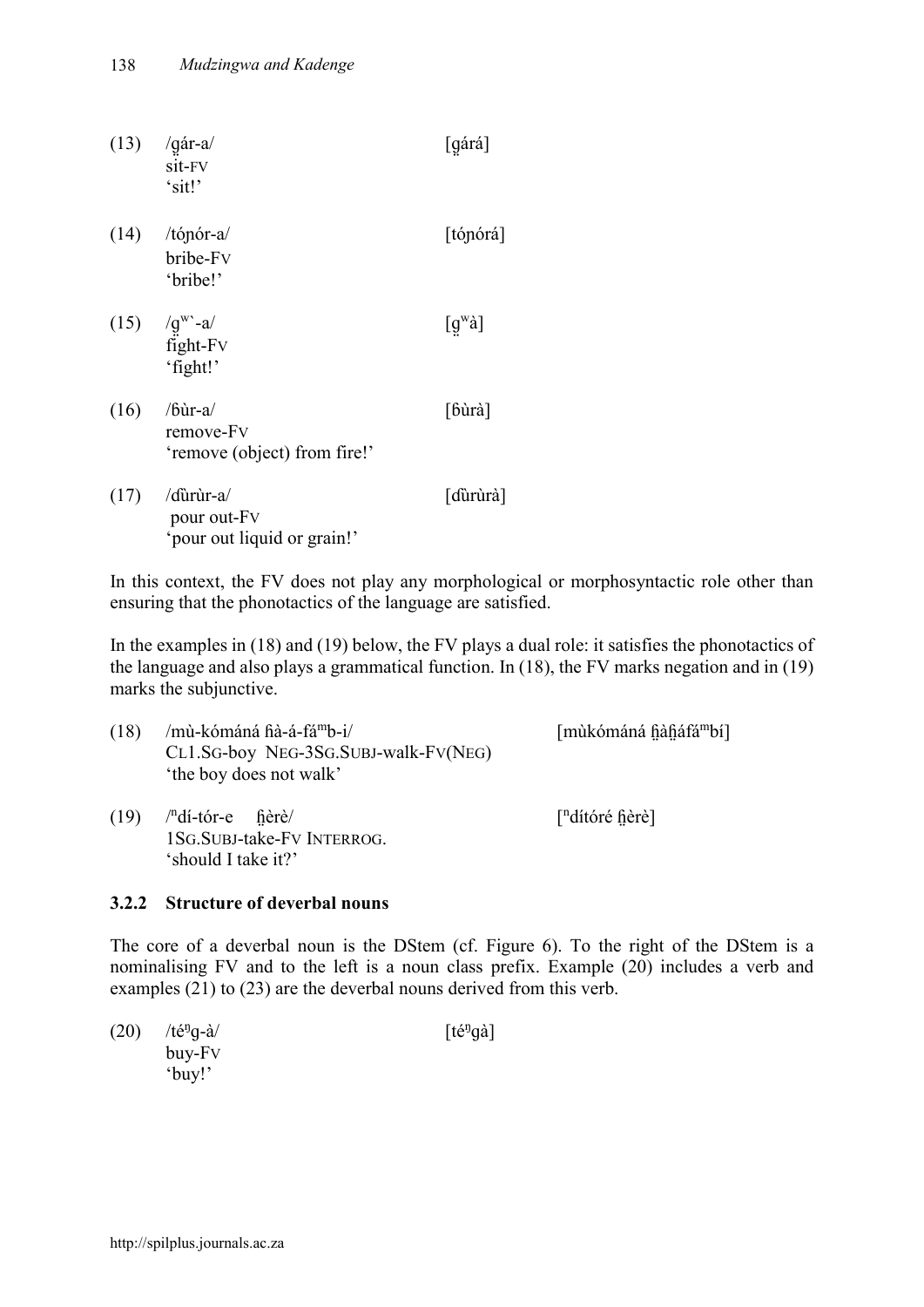$(21)$  /mù- té<sup>n</sup>g-i/  $g$ -ì/ [mùté<sup>ŋ</sup>gí] CL1.SG-buy-NON 'buyer'  $(22)$  /mù- té<sup>n</sup>g-és-ì/ [mùté<sup>n</sup>]  $[m\text{u}t\text{e}^{i\theta}q\text{e}t]$ CL1.SG-buy-CAUS-NON 'traitor'  $(23)$  /mù- té<sup>n</sup>g-ò/  $g$ -ò/ [mùté<sup>ŋ</sup>gó] CL3.SG-buy-NON 'price'

The deverbal nouns in (21), (22) and (23) display properties unique to nouns. First, these nouns have a class prefix. Second, the quality of the FV is different from that found in the citation forms of the verbs, the latter which is always /a/. Third, the tone of the FV is different from that of the verb stem. In the above examples, the FV has a low tone whereas the derived verb stem (in italics) is high toned. Recall that within verbs the FV assumes the tone of the verb stem. Based on the class prefix, the quality of the FV and tone, we argue that the forms in (21) to (23) are deverbal nouns. The structures of the deverbal nouns are given in Figures 7 and 8.

Figure 7 below provides the structure of the deverbal noun without verbal extensions.





Here, the deverbal noun is made up of the prefix /mù-/ and a deverbal stem, the latter being composed of a VRoot and a nominalising FV. When the "nominaliser" [i] is added to the VRoot, the VRoot becomes a deverbal noun stem. However, the nominalisation only becomes complete with the addition of the noun class prefix. Figure 8 provides the structure of the deverbal noun with verbal extensions.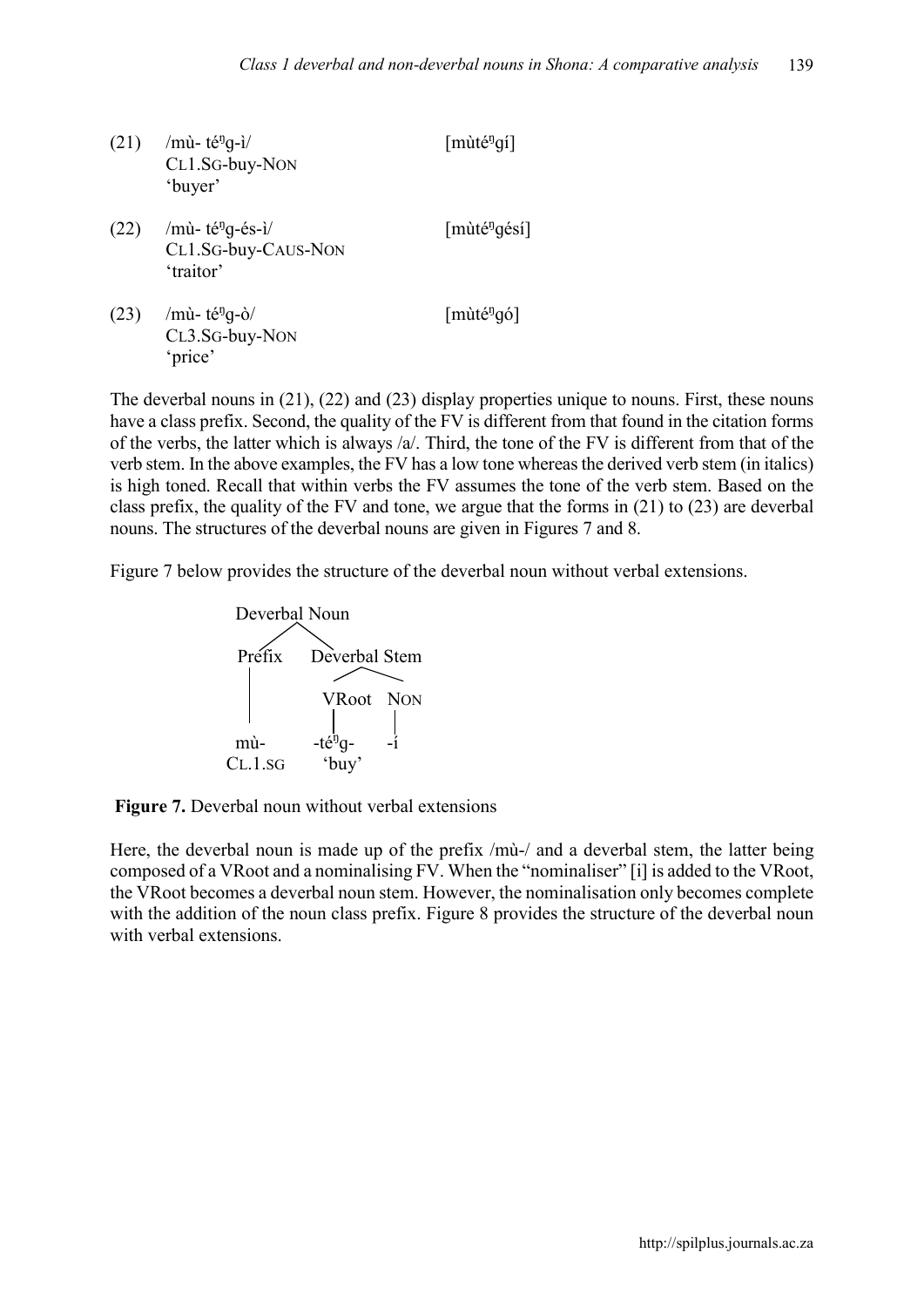

**Figure 8.** Deverbal noun with a verbal extension

In Figures 9a and b, we provide a juxtaposed structure of a deverbal noun and that of the nondeverbal noun to illustrate the differences in morphological complexity amongst these nouns.



# **3.3 Deverbal and non-deverbal boundary differences: Hiatus resolution as a diagnostic tool**

In many Bantu languages, hiatus – a heterosyllabic sequencing of adjacent vowels – is a dispreferred configuration (see, for example, Casali 1997, 1998, 2011). What is marked is not the vowel hiatus ( $V_1$ ,  $V_2$  sequence) per se but the fact that in this configuration  $V_2$  occurs as an onsetless syllable. Onsetless syllables are marked and for this reason they are banned in many languages of the world (Ito 1989; Casali 1997, 1998; Prince and Smolensky 2004:4). In Optimality Theory (OT) terms, onsetless syllables violate the markedness constraint ONSET, which demands that syllables begin with consonants (Ito 1989, Prince and Smolensky 2004). What triggers hiatus resolution is the desire to "repair" the onsetless syllable.

Mudzingwa (2010) persuasively argues that in Shona, hiatus resolution strategies are sensitive to morphosyntatic boundaries. Mudzingwa (2010), for example, demonstrates that hiatus is never tolerated in Shona and is repaired without exception. This means that at morpheme boundaries where hiatus occurs, hiatus is repaired and all surface forms have CV syllables. Mudzingwa (2010) identifies and analyses five hiatus resolution strategies in Shona, namely glide formation, secondary articulation, elision, coalescence and spreading. Mudzingwa (2010, 2013) and Mudzingwa and Kadenge (2011, 2013) demonstrate that in Shona glide formation, secondary articulation and elision occur across a root boundary, and spreading across a verbal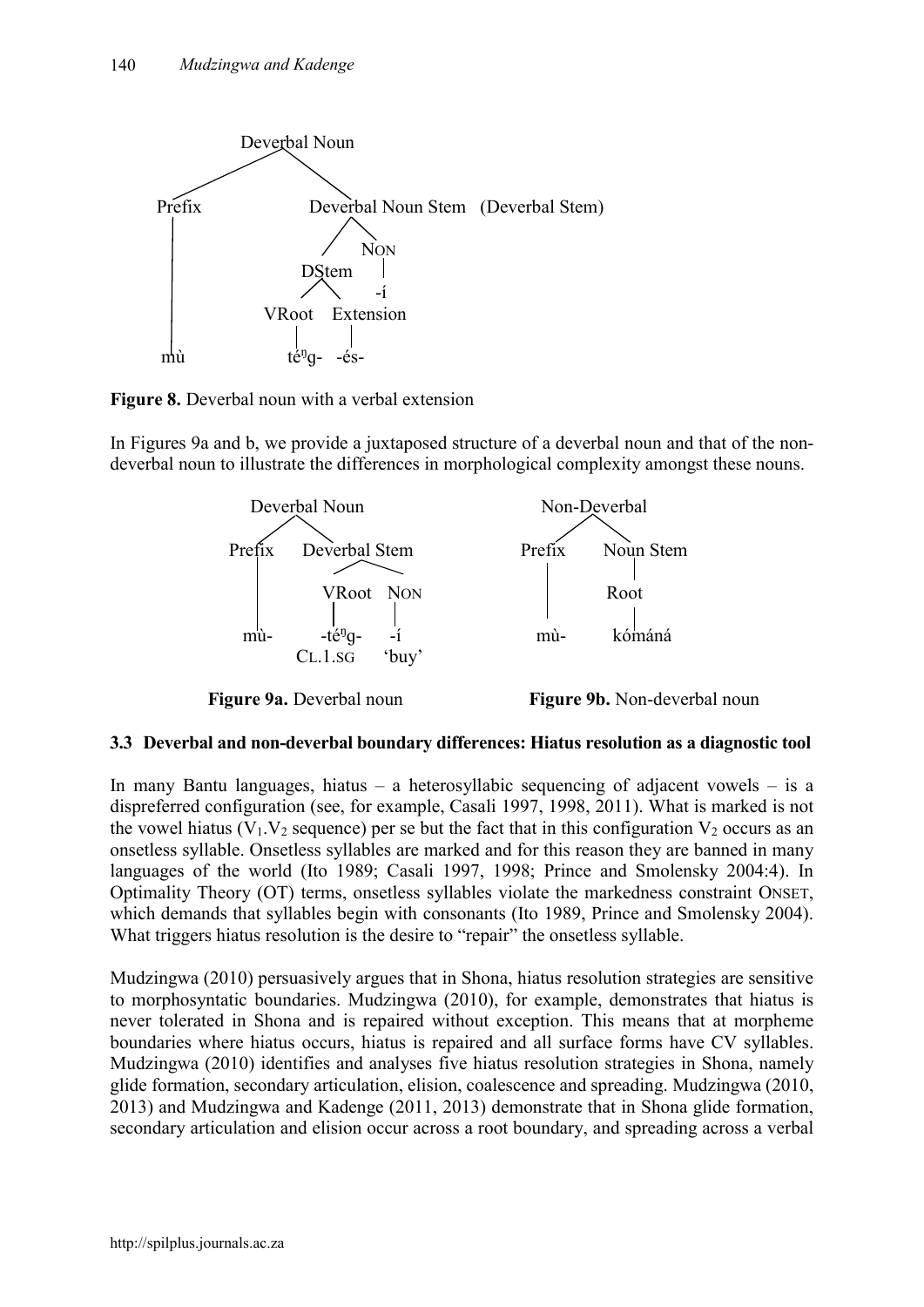stem boundary. On the issue of hiatus resolution across a class prefix and noun stem boundary, Fortune (1955:60) observes that

before non-deverbative stems commencing in a vowel, the prefix  $mu \rightarrow m\eta$ -, the vowel *u* being consonantalised; dialectically, however, semi-consonantalization  $(mw)$  and semi-consonantalization with nasal resonance  $(mw)$  is in place of full consonantalization. The prefix  $va \rightarrow v$ -, the vowel *a* being elided. This does not happen before deverbative stems commencing in a vowel [...]

In the non-deverbal nouns in (24) and (25) below, hiatus is resolved through secondary articulation while in (26) and (27) it is resolved through elision. It is common crosslinguistically for high vowels to glide and for low vowels, especially  $\alpha$ , to delete (see, for example, Rosenthall 1997; Casali 1997, 1998, 2011; Kadenge 2010; Mudzingwa 2013; Mudzingwa and Kadenge 2011; Simango and Kadenge 2014).

#### *Secondary articulation*

| (24)    | /mù-ánà/<br>CL1.SG-child<br>'child'           | [m <sup>w</sup> ánà]           |
|---------|-----------------------------------------------|--------------------------------|
| (25)    | $/$ mù-énì $/$<br>CL1.SG-visitor<br>'visitor' | $\lceil m^w \acute{e}n \rceil$ |
| Elision |                                               |                                |
| (26)    | /và-àná/<br>CL2.PL-child<br>'children'        | [vàná]                         |
| (27)    | /và-énì/<br>CL2.PL-visitor<br>'visitors'      | [vénì]                         |

In examples (28) through (31), we present deverbal nouns in which vocalic hiatus is resolved through spreading. In spreading, all the features of the epenthesised segment are supplied by an input segment. In Shona, [j] is used in the context of a coronal  $V_2$  [i] or [e] and [w] in the context of labial  $V_2$  [u] or [o]. The glides, which are in complementary distribution and function as onsets for  $V_2$ , are products of V-Place spreading. Spreading eliminates onsetless syllables wordinitially, as shown in examples (28) and (30), and word-medially, as shown in examples (29), (31), (32) and (33). Curly brackets ({}) enclose prosodic stems.

| $(28)$ /it-á/ | $[iit\]$ | $[\{\text{jit}\}\}]$ |
|---------------|----------|----------------------|
| $do$ - $Fv$   |          |                      |
| 'do!          |          |                      |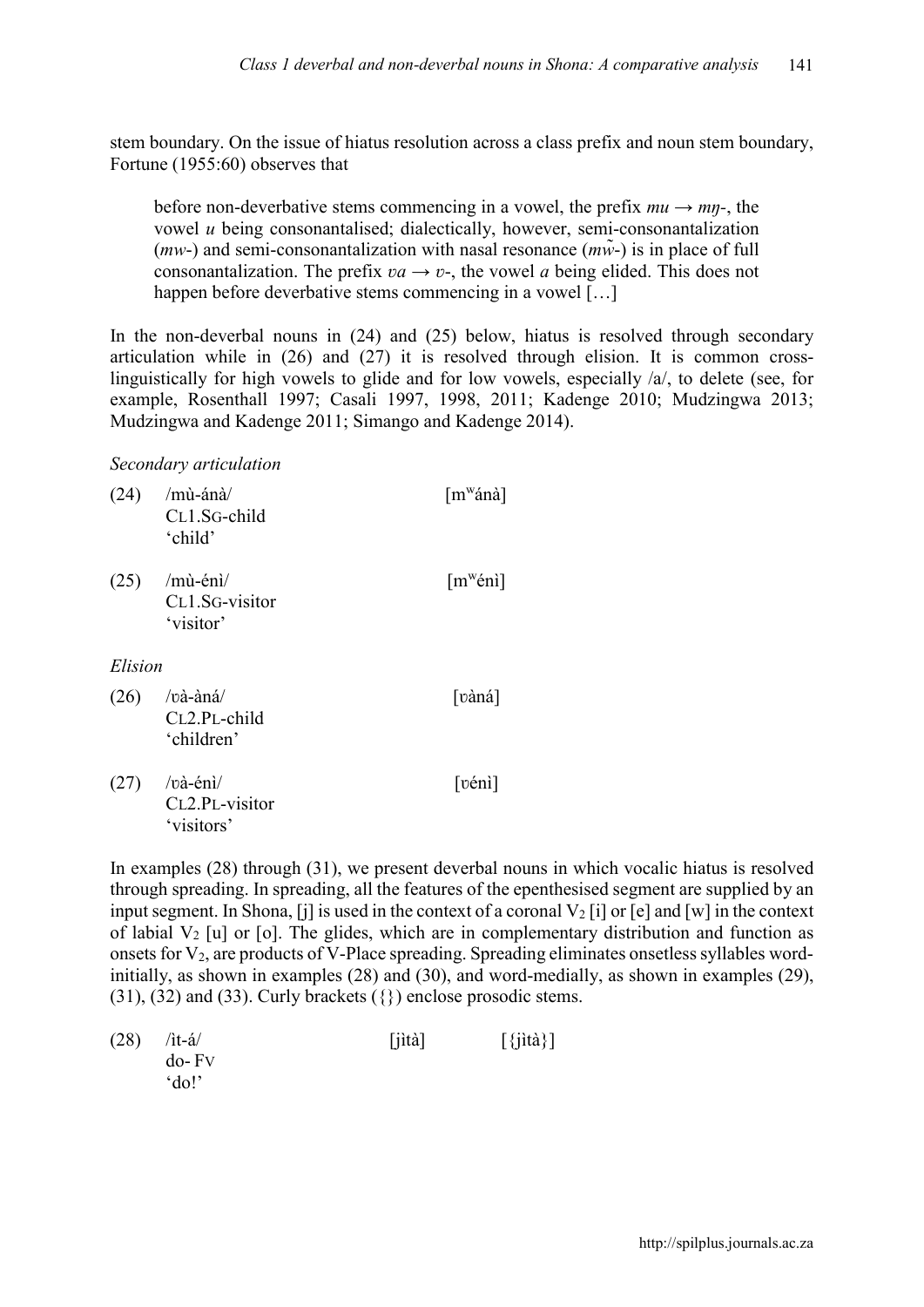| (29) | $/$ mù-ìt-ì $/$<br>2PL-do-NOM<br>doers'                        | $[mu]$ iti]            | $[m\hat{u}^{\text{ij}}]$                                                                              | $*$ [m <sup>w</sup> iti] |
|------|----------------------------------------------------------------|------------------------|-------------------------------------------------------------------------------------------------------|--------------------------|
| (30) | $/er-a$<br>weigh-Fv<br>'weigh!'                                | $[i$ érá]              | $[\{\text{jérá}\}]$                                                                                   |                          |
| (31) | $/m\hat{u}$ -ér-í/<br>CL1.SG-weigh-NOM<br>'the one who weighs' | $[m\`{u}j\`{e}r\`{i}]$ | $\lceil \text{mù}\{\text{jérí}\}\rceil$                                                               | $*$ [m <sup>w</sup> érí] |
| (32) | $/m\hat{u}$ -í $mb$ -í/<br>CL1.SG-sing-NOM<br>'singer'         | $[m\tilde{u}j^m b'_1]$ | $\lceil \text{mi} \{j \cdot m \cdot b \} \rceil$ * $\lceil \text{m}^{\text{w}} \{m \cdot b \} \rceil$ |                          |
| (33) | /và-ó <sup>ŋ</sup> górór-í/<br>CL2.PL-spy-NOM<br>'spies'       |                        | [vàwó <sup>ŋ</sup> górórí] [và{wó <sup>ŋ</sup> górórí}] *[vó <sup>ŋ</sup> górórí]                     |                          |

In examples (24) through (33), we have illustrated that the Shona deverbal and non-deverbal nouns have an asymmetrical morphophonology. In deverbal nouns, like in verbs, hiatus is resolved through spreading while in non-deverbal nouns hiatus is exclusively resolved through secondary articulation and elision. Based on the differences in hiatus resolution strategies employed, we conclude that the boundaries between a noun class prefix and a deverbal noun stem, and those between a noun class and a non-deverbal stem, are different.

# **3.4 Diminutives**

There are two ways of forming diminutives in Shona, namely substitution and pre-prefixation (Fortune 1955). Substitution involves replacing the class prefix of the inherent noun class with the noun class prefix of the diminutive noun class; pre-prefixation, on the other hand, involves the stacking of prefixes where the diminutive class prefix is attached to the fully formed noun. (Recall that a fully formed noun is made up of a noun class prefix + stem.) Non-deverbal nouns and deverbal nouns show differences with respect to the formation of diminutives. Nondeverbal nouns employ the substitution strategy, similar to the singular-plural contrast. The class 1 prefix /mù-/ is replaced by the class prefix of the diminutive class. In contrast, deverbal nouns employ pre-prefixation. As illustration, the class 1 prefix /mù-/ is retained and the diminutive class is added to a fully inflected noun that contains a class prefix. Examples (34) through (36) show diminutive formation in non-deverbal nouns.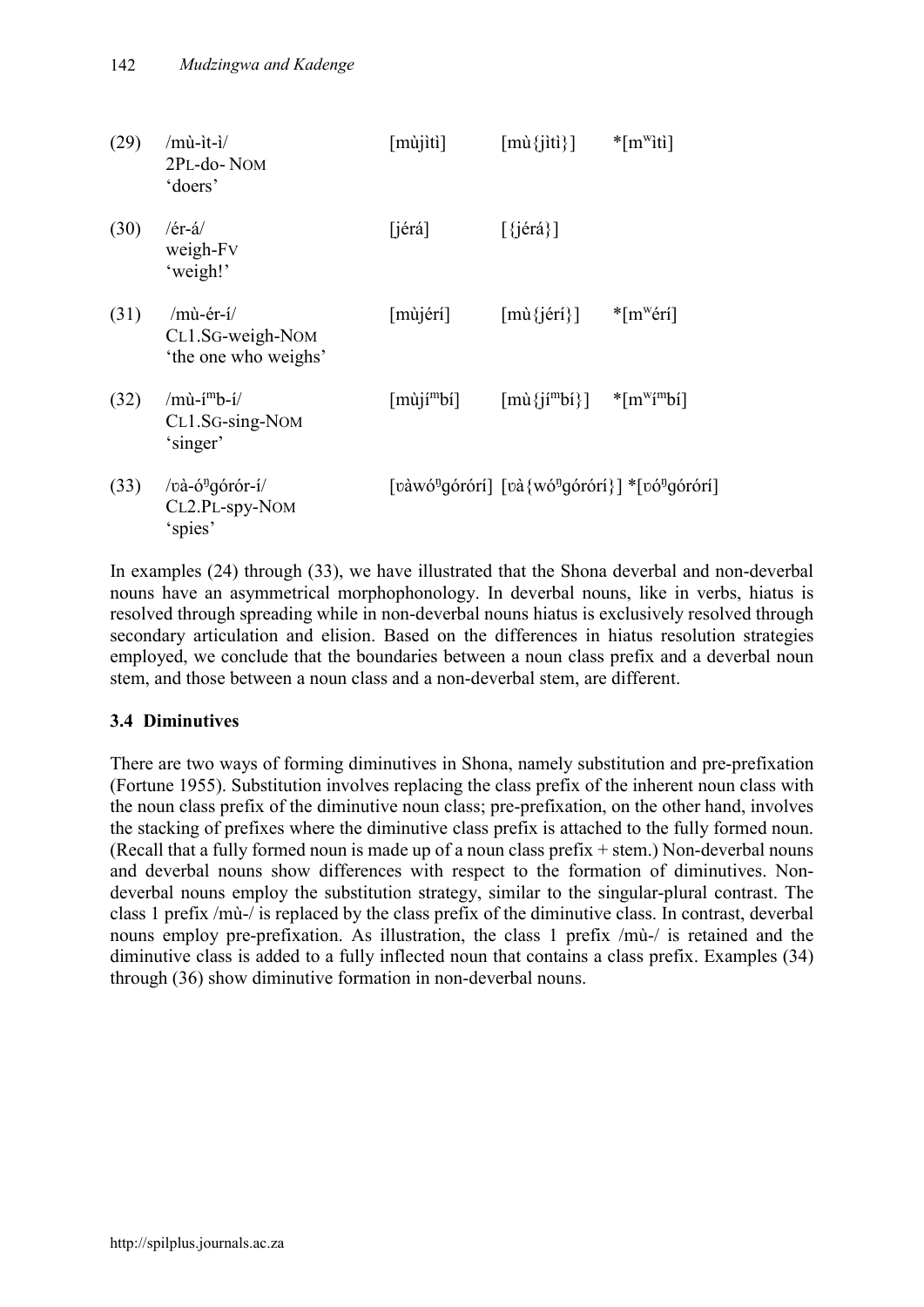| <b>Non-deverbal nouns</b> |                                               | <b>Diminutive</b>                                     |                         |  |
|---------------------------|-----------------------------------------------|-------------------------------------------------------|-------------------------|--|
| (34)                      | $/$ mù-kómáná $/$<br>$CL1.SG-boy$<br>'boys'   | [kà-kómáná]<br>Cl12.SG-boy<br>'small boy'             | *[kàmù <i>kómáná</i> ]  |  |
| (35)                      | $/$ mù-síkáná $/$<br>$CL1.SG$ -girl<br>'girl' | [kà-síkáná]<br>CL12.SG-girl<br>'small girl'           | *[kàmùs <i>ikáná</i> ]  |  |
| (36)                      | /mù- <i>kádzí</i> /<br>CL1.SG-woman<br>woman  | [kà- <i>kádzí</i> ]<br>CL12.SG-woman<br>'small woman' | *[kà-mù- <i>kádzí</i> ] |  |

As shown above, diminutive formation in non-deverbal nouns involves the substitution of the class 1 prefix with the diminutive class prefix. In contrast, diminutives of deverbal nouns are formed by simply adding the diminutive noun class prefix to the noun which already has a class prefix. This is shown in the examples below.

| (37) | $/m\hat{u}$ -bát-í/                                                     | [kà-mù- <i>ɓát-i</i> ]                       | *[kà <i>báti</i> ]    |
|------|-------------------------------------------------------------------------|----------------------------------------------|-----------------------|
|      | CL1.SG-hold-NON                                                         | CL1.SG.CL1.SG.-hold-NON                      |                       |
|      | 'the one who holds /the captors'                                        | 'the small one who holds /the small captors' |                       |
| (38) | /kà-mù- <i>bát-w-á</i> /                                                | [kà-mù- <i>ɓát-w-á</i> ]                     | $*$ [kàbátwá]         |
|      | CL12.SG-hold-PASSIVE-NON                                                | CL12.SG.CL1.SG.-hold-PASSIVE-NON             |                       |
|      | 'the captive'                                                           | 'the small captive'                          |                       |
| (39) | /kà-mù- <i>bát-ís-w-i</i> /                                             | [kà-mù- <i>ɓát-ís-w-í</i> ]                  | *[kà <i>bátíswí</i> ] |
|      | CL12.PL-CL1.SG.-hold-CAUS-PASS-NON CL12.SG.CL1.SG.-hold-CAUS-PASS-NON   |                                              |                       |
|      | the one who was made/caused to be 'the small one who was made/caused to |                                              |                       |
|      | caught'                                                                 | be caught'                                   |                       |

With deverbal nouns, substitution of the class 1 prefixes with the diminutive prefixes is unacceptable in the language. The fact that it is not possible to add the diminutive prefix to the deverbal stem of a deverbal noun suggests two things: first, the deverbal stem does not have semantic content similar to that of the non-deverbal nouns. By this, we mean that the stem / *komana*, for instance, carries the meaning of 'boy'. A class prefix acts as a "modifier", telling us more about the 'boy', i.e. whether it is singular, plural, big (augmentative), small (diminutives) or pejorative. In addition to classifying the noun, the prefix qualifies the stem as it provides other additional semantic and descriptive information. Different class prefixes add different semantic and descriptive information to the noun.

Similarly, when diminutives modify a fully formed noun, they are playing a dual role  $$ classifying the noun and qualifying the noun by giving additional information such as size or whether or not it is pejorative (see Déchaine, Girard, Mudzingwa and Wiltschko 2014). Out of context or in isolation, the two nouns *mukomana* ('boy') and *kakomana* ('small, thin boy') are different in that the former is the "normal", "neutral" or the expected specimen, with respect to all entities of that particular kind, whereas the latter is not. *kakomana* is smaller, smaller than expected or smaller compared to the normal specimen. It needs modification for us to know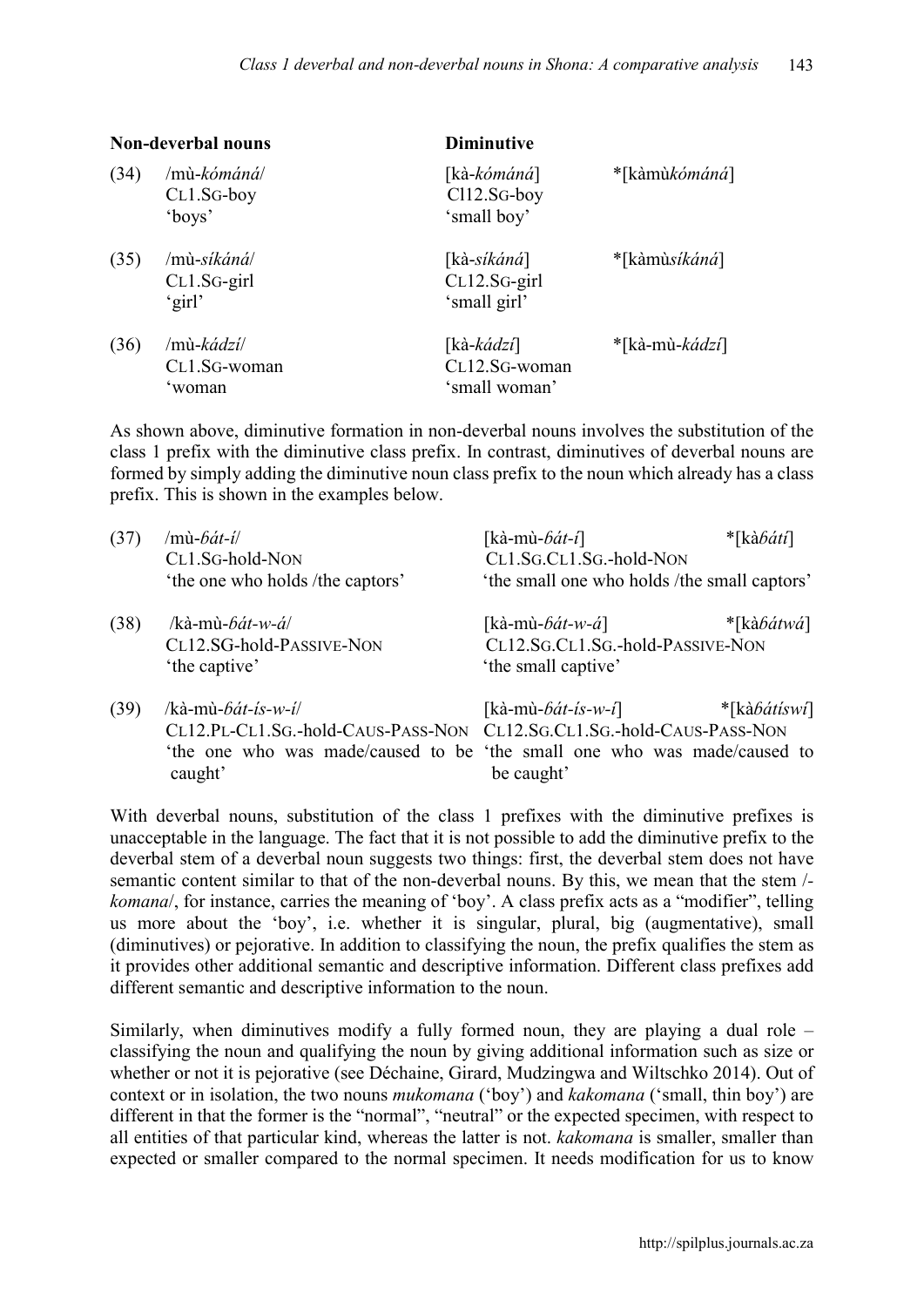whether it is neutral or diminutive. Once the class prefix is added, the type of specimen being referred to becomes clear.

### **3.5 Class 21**

All nouns that fall into class 21 are fully formed nouns that function and are further inflected with a second noun class prefix. This means that class 21 takes fully inflected nouns to form augmentatives. Marconnes (1931:51), for example, says that /zi-/ "is the magnifying article [and the] greatness it denotes is generally only relative to other objects of the same kind". This suggests that /zi-/ can only take a fully formed noun, that is, a referring expression with a referent. Crystal (1991:293) defines a "referent" as "[…] the entity (object, state of affairs, etc.) in the external world to which a linguistic expression relates". The linguistic expression, in turn, has to be one that has a referent, such as nouns, noun phrases and adjectives; roots, stems, affixes that do not have referents cannot be considered linguistic expressions. Following this logic, this means that, in our case, the class 21 prefix /zi-/, which takes linguistic expressions that have referents, takes fully inflected nouns and produces a complex noun which has a new referent. The semantics mirrors what happens in the morphology. /zi-/ takes a noun and forms a complex noun that has stacked prefixes. In Shona deverbal nouns, the class 21 augmentative is formed by adding the  $\ell z$ i- $\ell$  prefix to an inflected noun, as shown in examples (40) and (41) below.

| (40) | [muɓáti]                    | [zimù $\delta \hat{a} t \hat{\imath}$ ]        | $\mathbf{z}[z]$ ibátí |  |
|------|-----------------------------|------------------------------------------------|-----------------------|--|
|      | CL.1.-hold/touch-NON        | CL21.SG-CL1.SG-hold-NON                        |                       |  |
|      | 'hold/touch'                | the big one who holds /the big captor'         |                       |  |
| (41) | [zimù $b$ átwá]             | [zimù $b$ átíswí]                              | $*$ [zibátíswí]       |  |
|      | CL21.-CL.1.SG-hold-PASS-NON | CL21.SG-CL1.SG.-hold-CAUS-PASS-NON             |                       |  |
|      | 'the big captive'           | 'the big one who was made/caused to be caught' |                       |  |

Class 1 nouns with voiceless stem-initial consonants are augmented in class 5 by voicing these stem-initial consonants. Fortune (1955:104) notes that "[a]ugmentatives of second degree may be formed by preprefixing class 21 prefix to these augmentatives". However, unlike deverbal nouns, non-deverbal nouns do not retain the class 1 prefix /mu-/ in class 21 forms.

| (42) | /zi-mu-kadzi/<br>CL21.SG.-CL1.SG.-woman<br>'large woman'       | [zigadzi]   | *[zimukadzi]  |
|------|----------------------------------------------------------------|-------------|---------------|
| (43) | /zi-mu-komana/<br>$CL21.SG.-CL1.SG.-boy$<br>'large boy'        | [zigomana]  | *[zimukomana] |
| (44) | /zi-mu-sikana/<br>CL21.sG.-CL1.sG.-girl<br>'large or fat girl' | [zidzikana] | *[zimusikana] |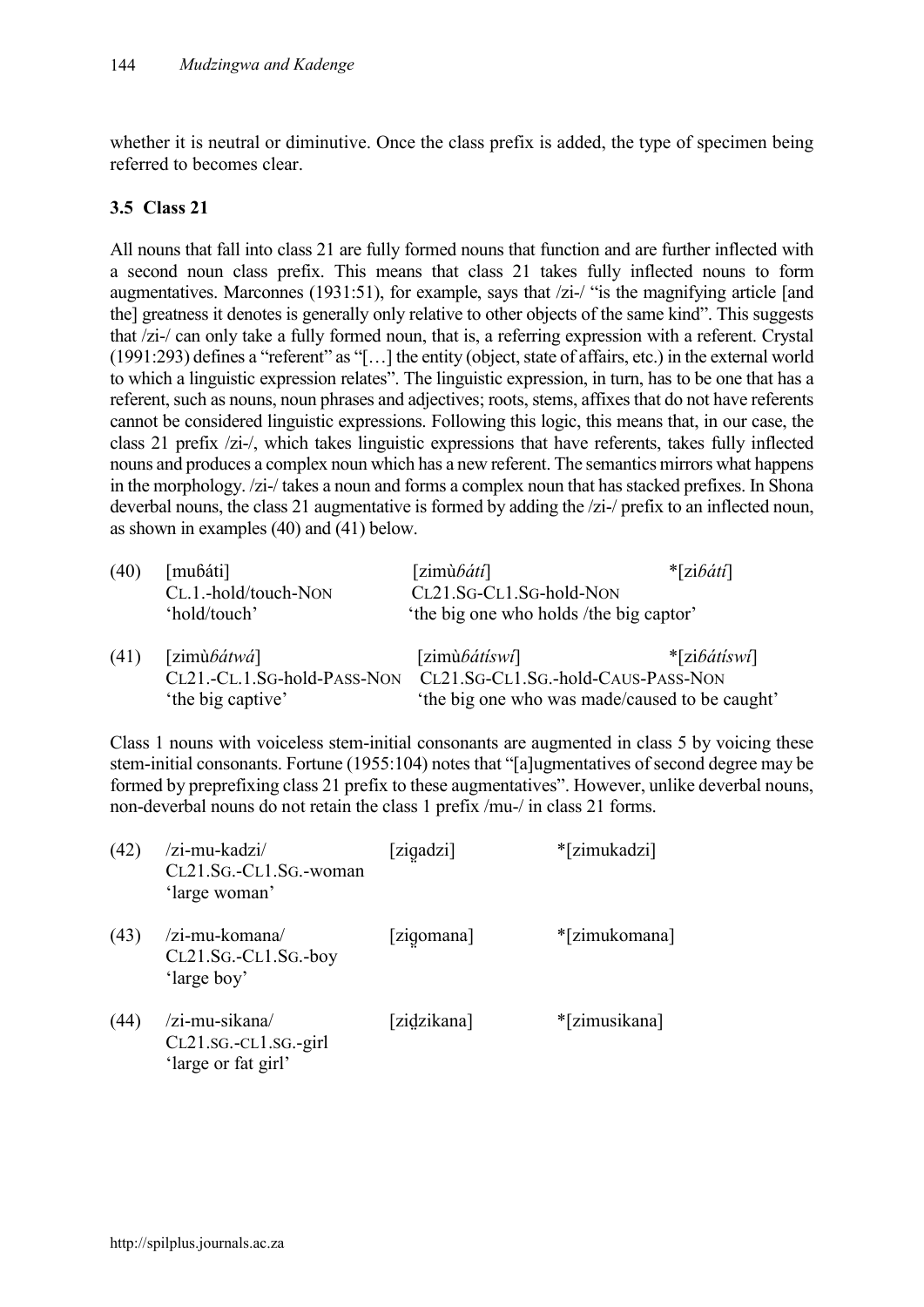### **3.6 Singular-plural contrast**

A common feature of Bantu languages is the singular-plural contrast. Nouns that are in the singular in one class tend to fall into the next or following class to form the plural. Nouns in class 1 are singular and when they are pluralised, they fall into class 2. This is achieved by substituting the singular class prefix /mù-/ with the plural morpheme of class 2, viz. /và/. Despite the other differences highlighted above, the singular-plural formation process is the same in non-deverbal and deverbal nouns. Examples (45) through (47) show non-deverbal nouns and (48) through (50) deverbal nouns.

| (45) | /mù-kómáná/<br>CL1.SG-boy<br>$'$ boy'                                | $[m\&\acute{o}m\acute{a}n\acute{a}]$       | VS. | /và-kómáná/<br>$CL2.PL-boy$<br>'boys'                                    | [vàkómáná]               |
|------|----------------------------------------------------------------------|--------------------------------------------|-----|--------------------------------------------------------------------------|--------------------------|
| (46) | /mù-síkáná/<br>CL1.SG-girl<br>'girl'                                 | $[m\$ i <i>k</i> áná]                      | VS. | /và-síkáná/<br>CL2.PL-girl<br>'girls'                                    | [vàsikáná]               |
| (47) | /mù- <i>kádzí</i> /<br>CL1.SG-woman<br>'woman'                       | $[m\ddot{\omega}k\dot{a}dzi]$              | VS. | /và-kádzí/<br>CL2.PL-woman<br>'women'                                    | [và $k\acute{a}dzi$ ]    |
|      | Singular-plural contrast in deverbal nouns                           |                                            |     |                                                                          |                          |
| (48) | $/$ mù-té <sup>n</sup> g-í $/$<br>CL1.SG-buy-NON<br>'buyer'          | $[m\text{ut\'e}^{\eta}q\text{\'i}]$        | VS. | / $v\hat{a}$ -té <sup>n</sup> g-í/<br>CL2.PL-buy-NON<br>'buyers'         | [vàté <sup>n</sup> gí]   |
| (49) | $/m\`u$ -té <sup>n</sup> g-és-í/<br>CL1.SG-buy-CAUS-NON<br>'traitor' | $[m\text{u}t\text{e}^{i\theta}q\text{e}t]$ |     | /và-té <sup>ŋ</sup> qésí/<br>CL2.PL-buy-CAUS-NON<br>'traitors'           | [vàté <sup>n</sup> gésí] |
| (50) | /mù-fá <sup>m</sup> b-í/<br>CL1.SG-buy-CAUS-NON<br>'traveller'       | $[m\hat{u}f\hat{a}^mbi]$                   |     | $\sqrt{v}$ à-fá <sup>m</sup> b-í/<br>CL2.PL-buy-CAUS-NON<br>'travellers' | [vàfá <sup>m</sup> bí]   |

*Singular-plural contrast in non-deverbal nouns*

Deverbal nouns become nouns after the addition of the noun class prefix. In other words, nominalisation only becomes complete with the noun class prefix. Here, the noun class prefix plays a dual role: just like in the singular, it marks plurality (and controls agreement) and completes the nominalisation process.

#### **4. Conclusion**

This article presented a comparative analysis of the morphophological properties of deverbal and non-deverbal nouns in Shona noun class 1. Our main findings show that the stem of nondeverbal nouns is monomorphemic while that of deverbal nouns is intrinsically bimorphemic. We have demonstrated that vocalic hiatus resolution is a useful diagnostic tool in demonstrating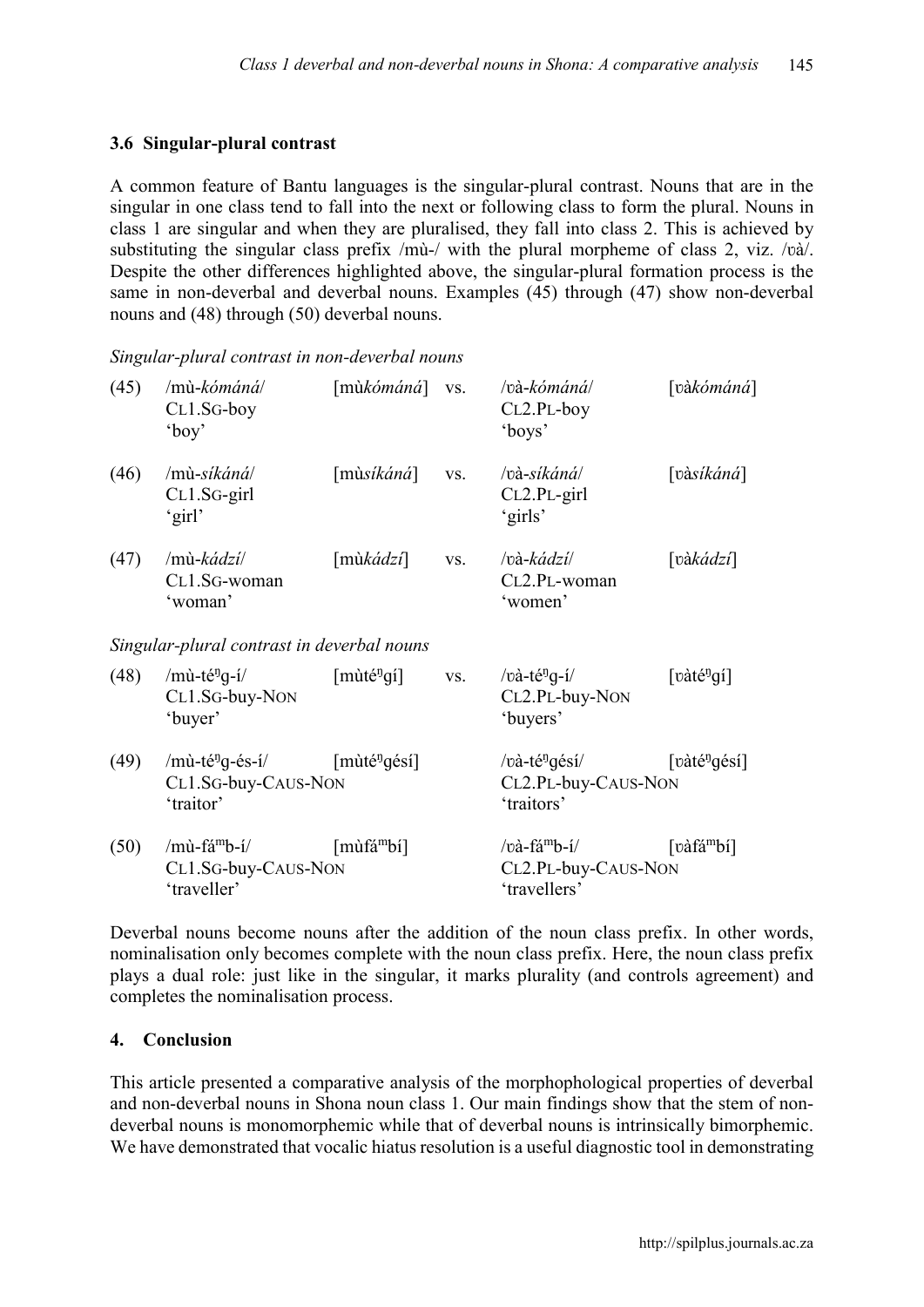the differences between non-deverbal and deverbal nouns. In non-deverbal nouns, like in other nominals in Shona grammar, hiatus is resolved via secondary articulation and elision, while in deverbal nouns, like in verbs, it is resolved through spreading. In forming diminutives, it has been shown that non-deverbal nouns utilise a substitution strategy where a noun class prefix of one class is substituted with that of the augmentative class; in deverbal nouns, however, prefix stacking is the strategy used to form the diminutive. The analytical machinery of any theory of nominal morphology needs to be rich enough to account for the sensitivity of word formation mechanisms to this non-uniformity in Bantu languages. This study contributes to a deeper understanding of Bantu nouns in general, and Shona nounsin particular. The surface similarities amongst nouns, even nouns that belong in the same class, belie significant diversity that requires deeper scrutiny in order to obtain a deeper understanding of the noun class system.

### **Abbreviations and symbols used in this article**

| AUG             | augmentative                          |
|-----------------|---------------------------------------|
| CAUS            | causative                             |
| $\mathcal{C}$   | consonant                             |
| CL              | noun class                            |
| <b>CV</b>       | consonant vowel (syllable)            |
| <b>DIMIN</b>    | diminutive                            |
| <b>DStem</b>    | Derived stem                          |
| Fv              | final vowel                           |
| <b>IFS</b>      | Inflectional Final Suffix             |
| <b>INTERROG</b> | Interrogative                         |
| <b>IVStem</b>   | <b>Inflected Verb Stem</b>            |
| Loc             | locative                              |
| <b>NEG</b>      | negative                              |
| <b>NON</b>      | nominaliser                           |
| <b>OM</b>       | Object marker                         |
| PASS            | passive                               |
| PL              | plural                                |
| SG              | singular                              |
| <b>SM</b>       | subject marker                        |
| <b>SUBJ</b>     | subjunctive                           |
| <b>TNS</b>      | tense                                 |
| V               | vowel                                 |
| <b>VRoot</b>    | Verb Root                             |
| $\frac{1}{2}$   | underlying representation (base form) |
| 0               | surface representation                |
| $\{\}$          | prosodic stem                         |
|                 | syllable break                        |
| Ø               | zero prefix                           |
|                 | breathy voiced                        |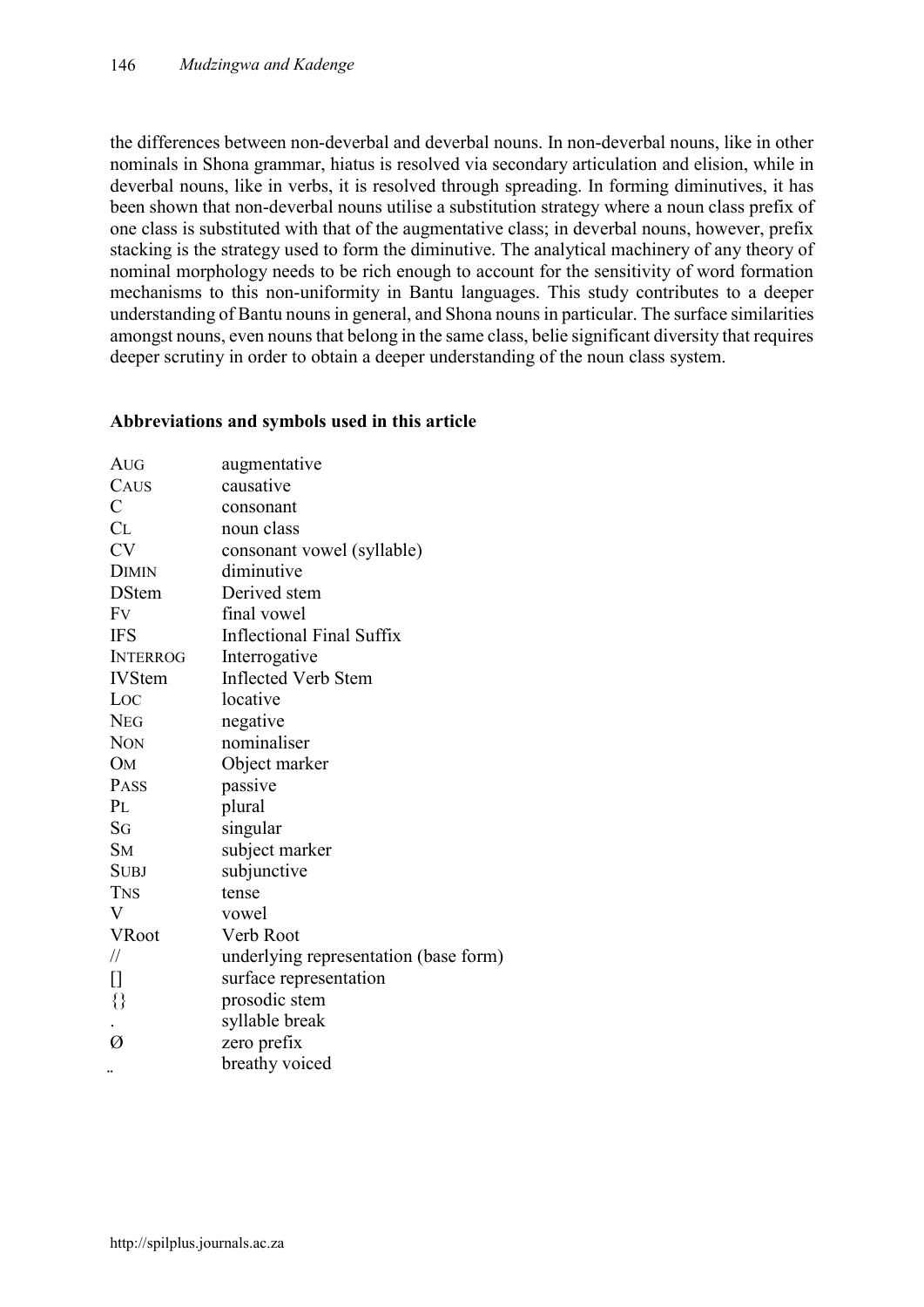### **References**

Bleek, W.H.I. 1862. *A comparative grammar of South African languages.* London: Trubner & Co.

Casali, R.F. 1997. Vowel elision in hiatus contexts: Which vowel goes? *Language* 73: 493-533.

Casali, R.F. 1998. *Resolving hiatus.* New York: Garland.

Casali, R.F. 2011. Hiatus resolution. In M. Van Oostendorp, C.J. Ewen, E. Hume and K. Rice (eds.) *The Blackwell companion to phonology*. Malden, MA: Wiley Blackwell Publishers. pp. 1434-1460.

Crystal, D. 1991. *A dictionary of linguistics and phonetics*. Malden, MA and Oxford: Blackwell Publishers.

Déchaine, R.-M., R. Girard, C. Mudzingwa and M. Wiltschko. 2014. The internal syntax of Shona class prefixes. *Language Sciences* 43: 18-46.

Downing, L.J. 1998. On the prosodic misalignment of onsetless syllables. *Natural Language & Linguistic Theory* 16(1): 1-52.

Downing, L.J. 2000. Morphological and prosodic constraints on Kinande verbal reduplications. *Phonology* 17(1): 1-38.

Downing, L.J. 2005. Morphology conditions minimality in Bantu languages. In K. Bostoen and J. Maniacky (eds.) *Studies in African comparative linguistics, with special focus on Bantu and Mande*. Tervuren: MRCA. pp. 259-280.

Downing, L.J. 2006. *Canonical forms in prosodic morphology*. Oxford: Oxford University Press.

Fortune, G. 1955. *An analytical grammar of Shona*. Longman: London.

Fortune, G. 1984. *Shona grammatical constructions*. Harare: Mercury Press.

Guthrie, M. 1948. *The classification of Bantu languages*. London: Oxford University Press.

Hyman, L. 1993. Conceptual issues in the comparative study of the Bantu verb stem. In S.S. Mufwene and L. Moshi (eds.) *Topics in African linguistics*. Amsterdam: John Benjamins. pp. 3-34.

Hyman, L. 2005. Directional asymmetries in the morphology and phonology of words, with special reference to Bantu. Available online: [http://linguistics.berkeley.edu/~hyman/Hyman\\_](http://linguistics.berkeley.edu/~hyman/Hyman_ Leipzig_word_Linguistics.pdf)  [Leipzig\\_word\\_Linguistics.pdf](http://linguistics.berkeley.edu/~hyman/Hyman_ Leipzig_word_Linguistics.pdf) (Accessed 31 October 2014).

Ito, J. 1989. A prosodic theory of epenthesis. *Natural Language & Linguistic Theory* 7(2): 217-259.

Jefferies, A. 2000. This is this, and here are some examples: Verbalisers and extensions in Shona. *ZAMBEZIA: Journal of Humanities of the University of Zimbabwe* 27(1): 1-26.

Kadenge, M. 2010. Hiatus contexts and hiatus resolution strategies in Zezuru. *Southern African Linguistics and Applied Language Studies* 28(1): 1-11.